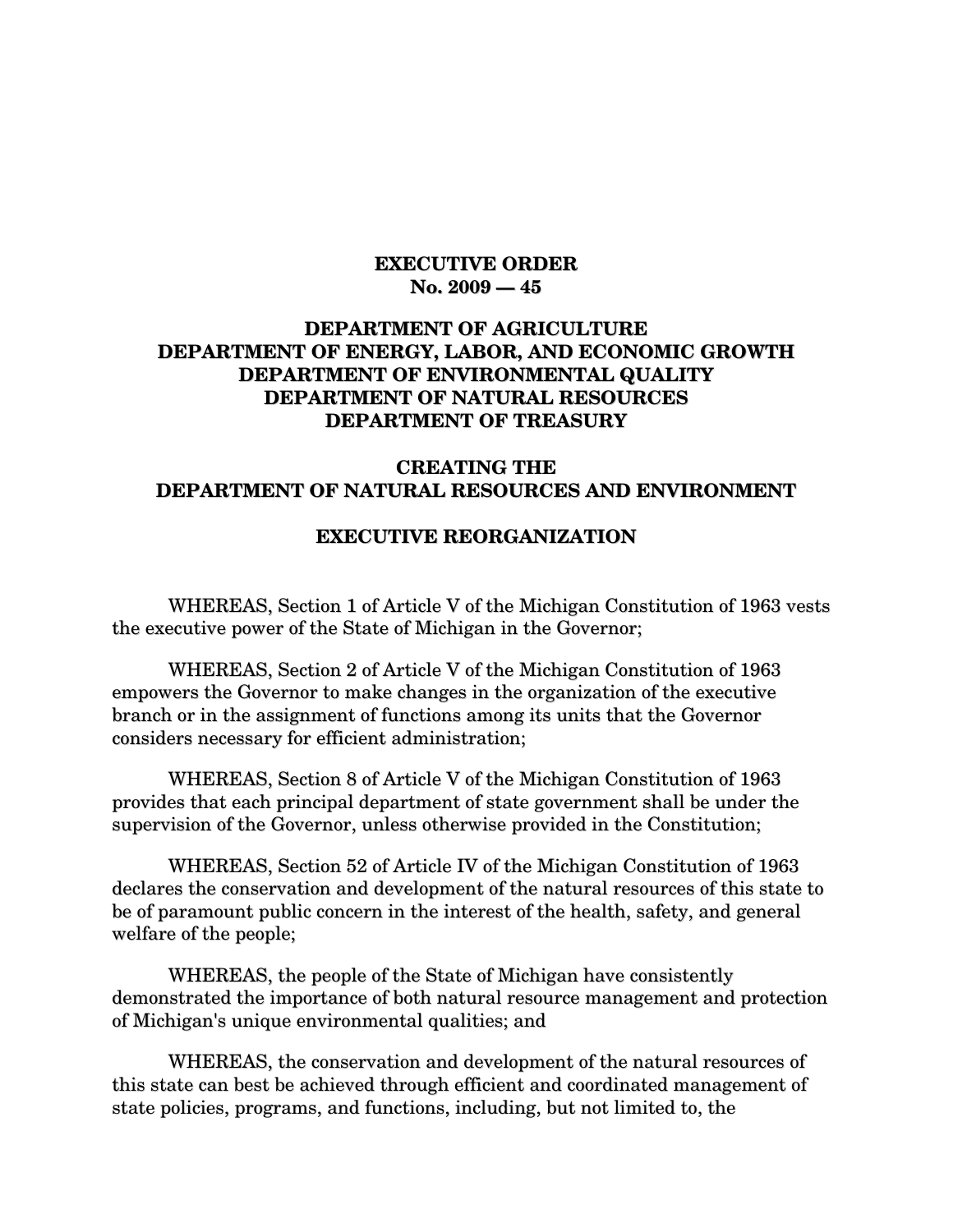implementation of an ecosystem-based strategy for resource management aimed at protecting and enhancing the sustainability, diversity, and productivity of the natural resources of this state;

WHEREAS, the consolidation of state government functions related to the natural resources and environment of this state will eliminate unnecessary duplication and facilitate more effective and efficient coordination of policies, programs, and functions related to natural resources and protecting the environment;

WHEREAS, the consolidation of state government functions related to the natural resources of this state and protection of the environment will better enable this state to conserve, manage, protect, and promote Michigan's environmental, natural resource, and related economic interests for current and future generations;

WHEREAS, the consolidation of state government functions related to the natural resources of the state will facilitate the effective use of our natural resources in a sustainable manner, preserve Michigan's rich outdoor heritage, provide quality and accessible public outdoor recreation, restore the Great Lakes and other degraded natural systems to ensure resiliency and sustainability, and promote stewardship of Michigan's natural resources through education, awareness, and action;

WHEREAS, it is necessary in the interests of efficient administration and effectiveness of government to change the organization of the executive branch of state government and to reduce the number of principal state departments;

NOW THEREFORE, I, Jennifer M. Granholm, Governor of the State of Michigan, by virtue of the power and authority vested in the Governor by the Michigan Constitution of 1963 and Michigan law, order the following:

### **I. DEFINITIONS**

As used in this Order:

A. "Civil Service Commission" means the commission required under Section 5 of Article XI of the Michigan Constitution of 1963.

B. "Commission of Agriculture" means the commission created under Section 1 of 1921 PA 13, MCL 285.1 and continued under Section 179 of the Executive Organization Act of 1965, 1965 PA 380, MCL 16.279.

C. "Commission of Natural Resources" means the commission created under Section 1 of 1921 PA 17, MCL 299.1, continued under Section 254 of the Executive Organization Act of 1965, 1965 PA 380, MCL 16.354, transferred to the Department of Natural Resources under Executive Order 1991-22, MCL 299.13, and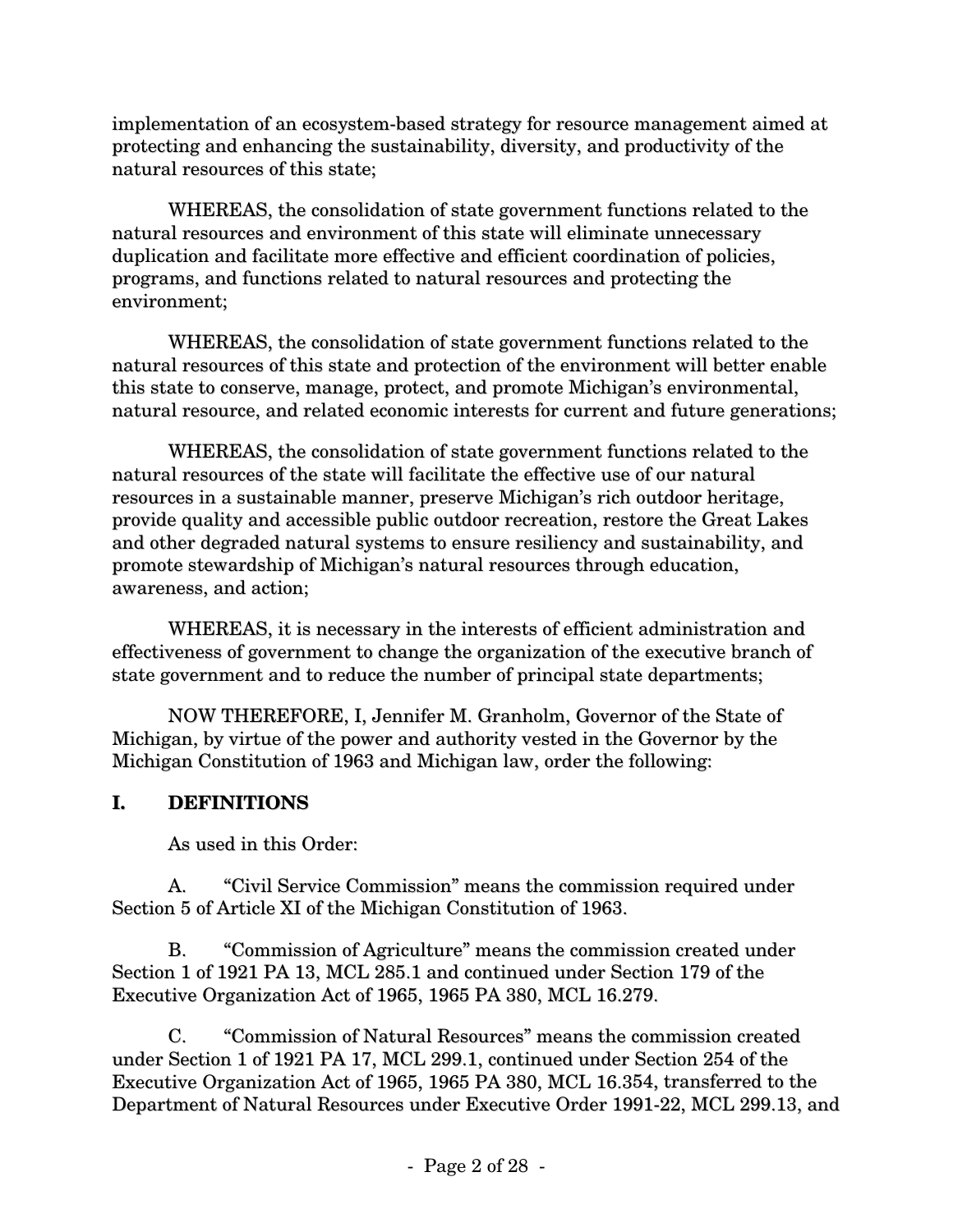continued under Section 501 of the Natural Resources and Environmental Protection Act, 1994 PA 451, MCL 324.501.

D. "Department of Agriculture" means the principal department of state government created under Section 1 of 1921 PA 13, MCL 285.1, and Section 175 of the Executive Organization Act of 1965, 1965 PA 380, MCL 16.275.

E. "Department of Energy, Labor, and Economic Growth" means the principal department of state government created by Section 225 of the Executive Organization Act of 1965, 1965 PA 380, MCL 16.325, and renamed by Executive Order 1996-2, MCL 445.2001, by Executive Order 2003-18, MCL 445.2011, and by Executive Order 2008-20, MCL 445.2025.

F. "Department of Environmental Quality" means the principal department of state government created under Executive Order 1995-18, MCL 324.99903.

G. "Department of Management and Budget" means the principal department of state government created under Section 121 of The Management and Budget Act, 1984 PA 431, MCL 18.1121.

H. "Department of Natural Resources" means the principal department of state government provided for by Section 250 of the Executive Organization Act of 1965, 1965 PA 380, MCL 16.350, Executive Order 1991-22, MCL 299.13, and Section 501 of the Natural Resources and Environmental Protection Act, 1994 PA 451, MCL 324.501, as modified by Executive Order 1995-18, MCL 324.99903.

I. "Department of Natural Resources and Environment" or "Department" means the principal department of state government created under Section II of this Order.

J. "Department of Treasury" means the principal department of state government created under Section 75 of the Executive Organization Act of 1965, 1965 PA 380, MCL 16.175.

K. "Environmental Science Review Boards" means the boards provided for under Section II.C. of this Order.

L. "Executive Director of the Michigan Gaming Control Board" or "Executive Director" means the position created under Section 4 of the Michigan Gaming Control and Revenue Act, 1996 IL 1, MCL 432.204.

M. "Michigan Gaming Control Board" means the board created under Section 4 of the Michigan Gaming Control and Revenue Act, 1996 IL 1, MCL 432.204.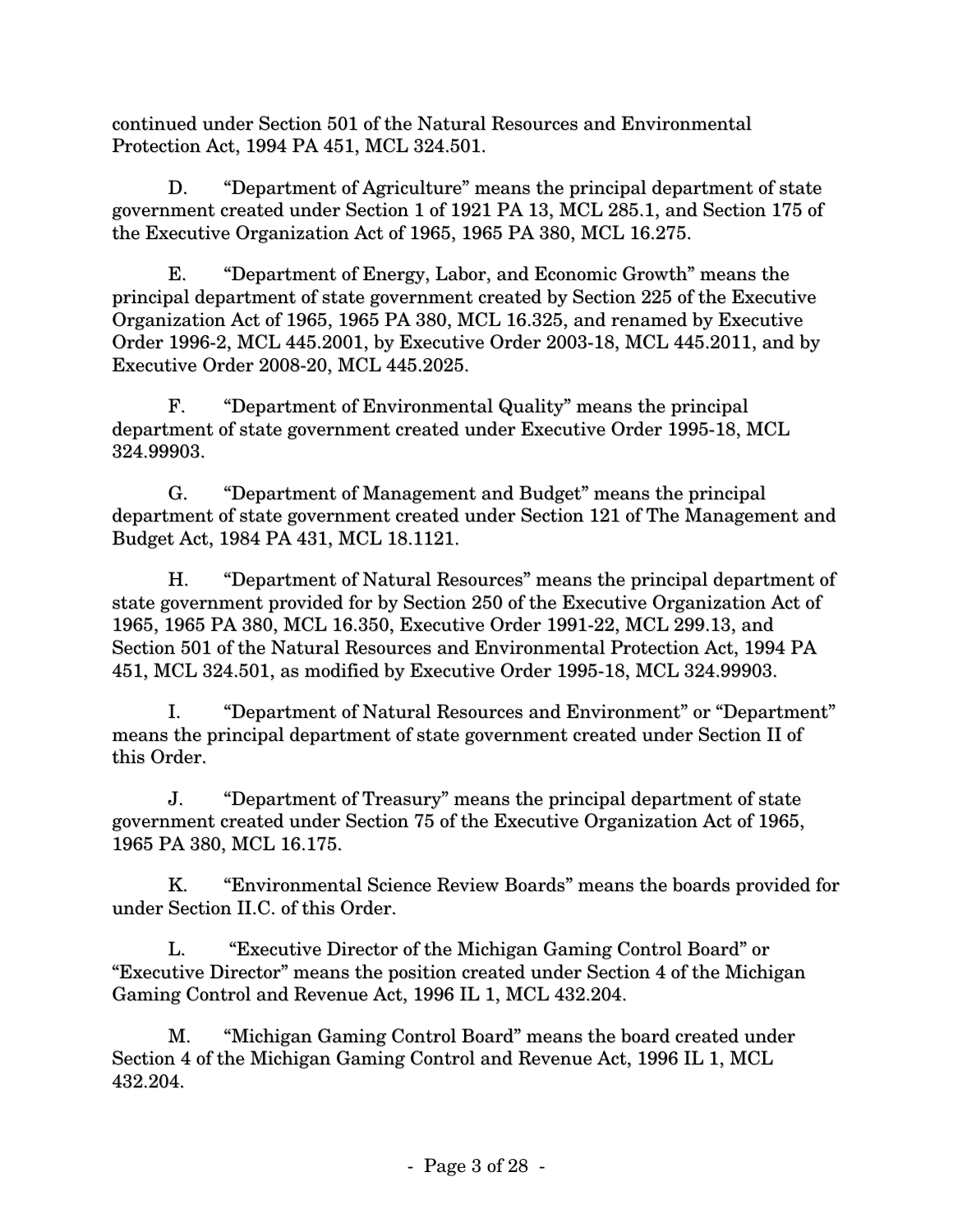N. "Michigan Trails Advisory Council" or "Council" means the council created under Section II.D. of this Order.

O. "Natural Resources Commission" or "Commission" means the commission provided for by Section II.B. of this Order.

P. "State Budget Director" means the individual appointed by the Governor pursuant to Section 321 of The Management and Budget Act, 1984 PA 431, MCL 18.1321.

Q. "Type I transfer" means that phrase as defined in Section 3 of the Executive Organization Act of 1965, 1965 PA 380, MCL 16.103.

R. "Type II transfer" means that phrase as defined in Section 3 of the Executive Organization Act of 1965, 1965 PA 380, MCL 16.103.

S. "Type III transfer" means that phrase as defined in Section 3 of the Executive Organization Act of 1965, 1965 PA 380, MCL 16.103.

### **II. CREATION OF THE DEPARTMENT OF NATURAL RESOURCES AND ENVIRONMENT**

### **A. Establishing the Department of Natural Resources and Environment as a Principal Department of State Government**

1. The Department of Natural Resources and Environment is created as a principal department of state government. The Department shall protect and conserve the air, water, and other natural resources of this state.

2. The Director of the Department of Natural Resources and Environment shall be the head of the Department. Consistent with Section 3 of Article V of the Michigan Constitution of 1963, the Director of the Department shall be appointed by the Governor, subject to disapproval under Section 6 of Article V of the Michigan Constitution of 1963, and shall serve at the pleasure of the Governor.

3. The Director of the Department of Natural Resources and Environment shall establish the internal organization of the Department and allocate and reallocate duties and functions to promote economic and efficient administration and operation of the Department.

4. The Director of the Department of Natural Resources and Environment may promulgate rules and regulations as may be necessary to carry out functions vested in the Director under this Order or other law in accordance with the Administrative Procedures Act of 1969, 1969 PA 306, MCL 24.201 to 24.328.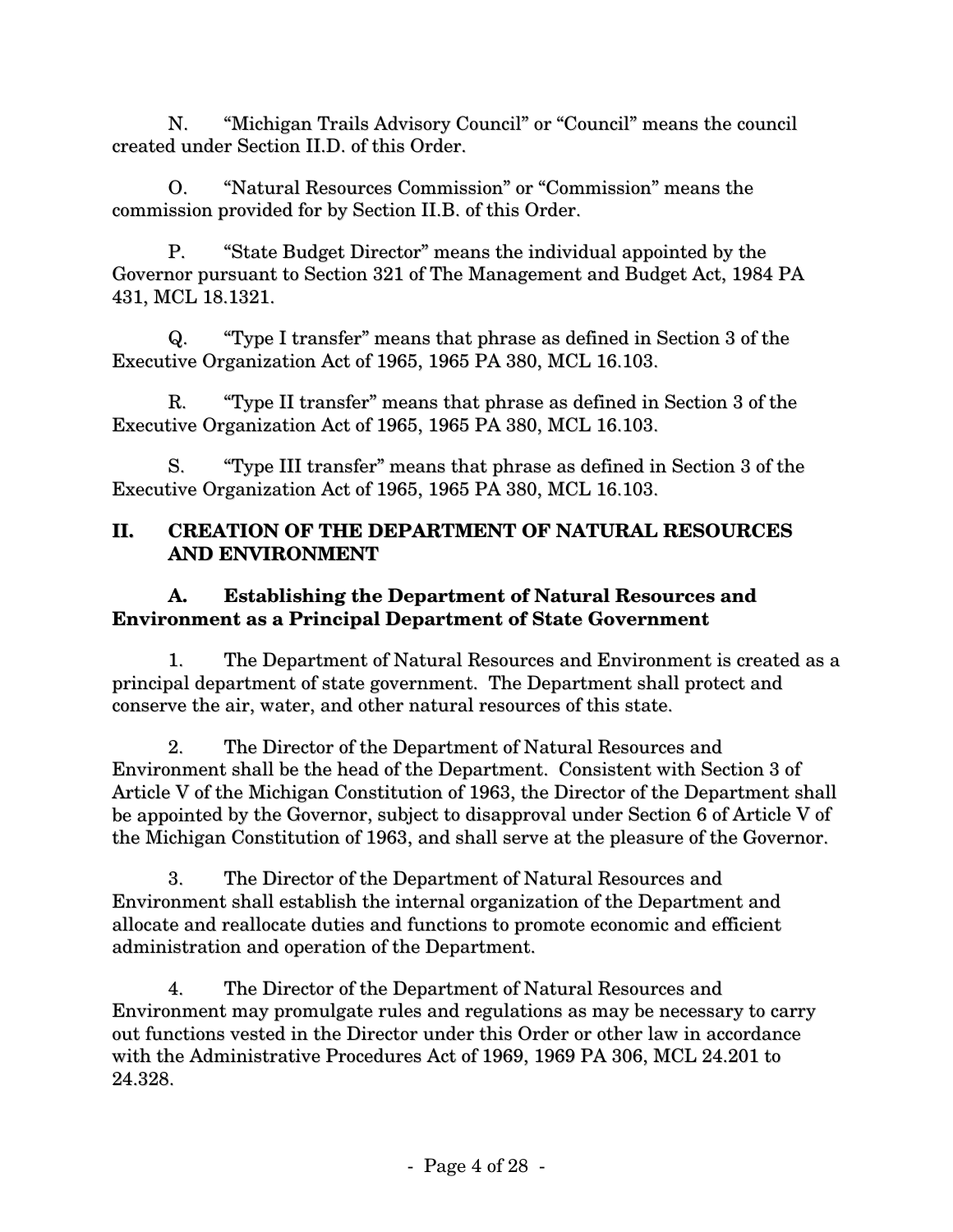5. The Director of the Department of Natural Resources and Environment may perform a duty or exercise a power conferred by law or executive order upon the Director of the Department at the time and to the extent the duty or power is delegated to the Director of the Department by law or order.

6. The Director of the Department of Natural Resources and Environment may appoint 1 or more deputy directors and other assistants and employees as are necessary to implement and effectuate the powers, duties, and functions vested in the Department under this Order or other law of this state. Deputies may perform the duties and exercise the duties as prescribed by the Director. The Director may delegate within the Department a duty or power conferred on the Director of the Department by this Order or by other law, and the person to whom the duty or power is delegated may perform the duty or exercise the power at the time and to the extent that the duty or power is delegated by the Director of the Department.

7. Decisions made by the Director of the Department of Natural Resources and Environment or persons to whom the Director has lawfully delegated decision-making authority shall be subject to judicial review as provided by law and in accordance with applicable court rules.

8. The Director of the Department of Natural Resources and Environment may utilize administrative law judges and hearing officers employed by the State Office of Administrative Hearings and Rules created by Executive Order 2005-1, MCL 445.2021, to conduct contested case hearings and to issue proposals for decisions as provided by law or rule.

9. The position of the Director of the Department of Natural Resources as a member or chairperson of all of the following boards or commissions is transferred to the Director of the Department of Natural Resources and Environment:

a. *Ex officio* member of the Michigan Historical Commission under Section 1 of the Michigan Historical Commission Act, 1913 PA 271, MCL 399.1.

b. Member of the Michigan Freedom Trail Commission under Section 3 of the Michigan Freedom Trail Commission Act, 1998 PA 409, MCL 399.83.

c. *Ex officio* member of the Michigan Public Safety Communications System Advisory Board created under Executive Order 2005-8.

d. Member and Chairperson of the Michigan Commission on the Commemoration of the Bicentennial of the War of 1812 created by Executive Order 2007-51.

e. Member and Chairperson of the Michigan Center for Innovation and Reinvention Board created under Section IV of Executive Order 2009-36.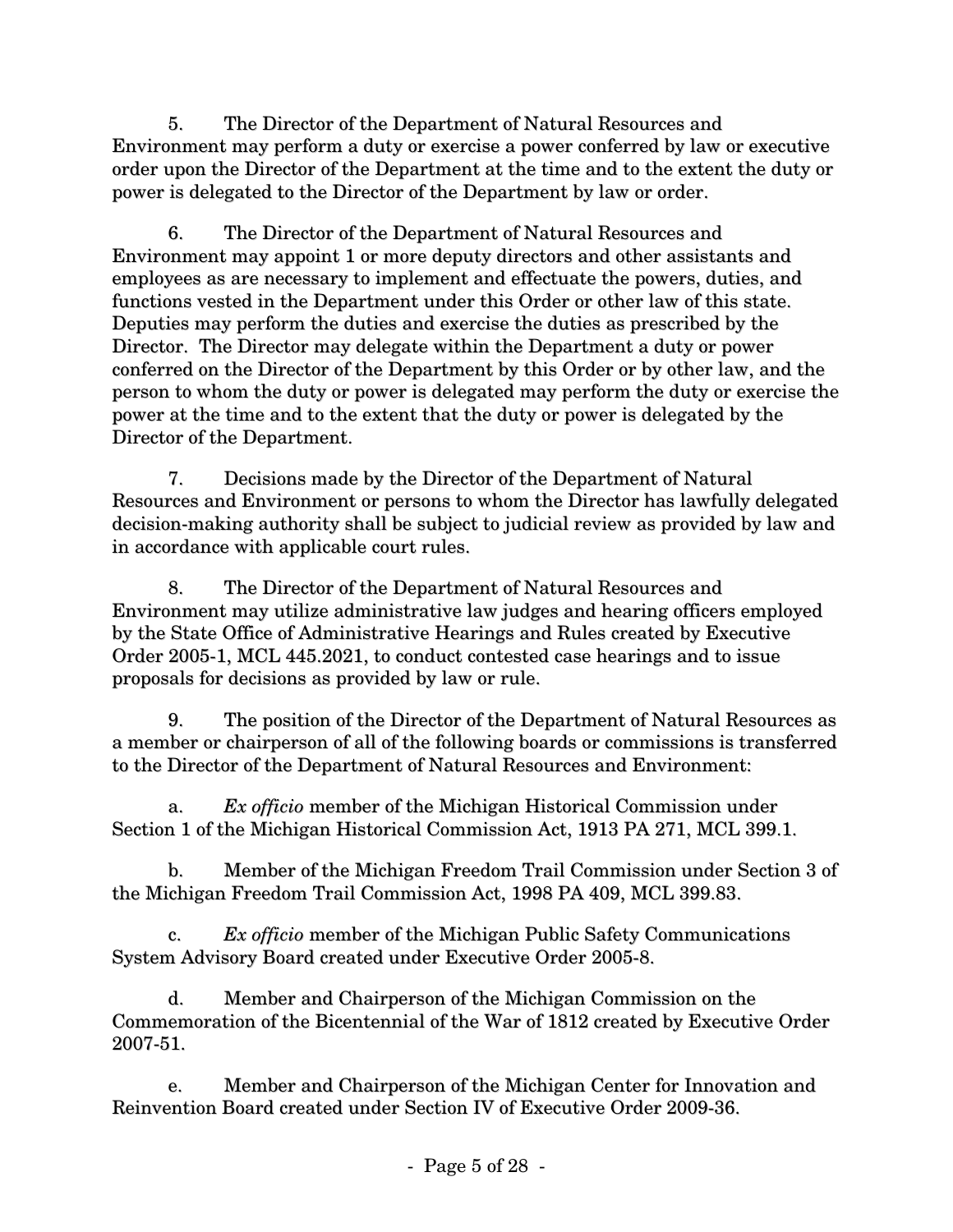10. The position of the Director of the Department of Environmental Quality as a member or chairperson of all of the following boards or commissions is transferred to the Director of the Department of Natural Resources and Environment:

a. Member of the Michigan Supply Chain Management Development Commission created within the Department of Treasury under Section 3 of 2008 PA 398, MCL 125.1893. Nothing in this paragraph shall be construed to authorize the use of state funds for the operations of the Michigan Supply Chain Management Development Commission.

b. Member and Chairperson of the Brownfield Redevelopment Board created under Section 20104a of the Natural Resources and Protection Act, 1994 PA 451, MCL 324.20104a, as modified by Executive Order 2003-18, MCL 445.2011, and Executive Order 2006-13, MCL 125.1991.

c. *Ex officio* member of the State Plumbing Board created within the Department of Energy, Labor, and Economic Growth under Section 13 of the State Plumbing Act, 2002 PA 733, MCL 338.3523.

d. Member of the Michigan Homeland Protection Board created within the Department of State Police under Executive Order 2003-6.

e. Member of the Michigan Citizen-Community Emergency Response Coordinating Council created within the Department of State Police under Executive Order 2007-18.

f. Member of the Great Lakes Wind Council created within the Department of Energy, Labor, and Economic Growth under Executive Order 2009-1.

11. The position as an *ex officio* member of the State Plumbing Board held by an employee of the Department of Environmental Quality designated by the Director of the Department of Environmental Quality under Section 13 of the State Plumbing Act, 2002 PA 733, MCL 338.3523, is transferred to a qualified employee of the Department of Natural Resources and Environment designated by the Director of the Department of Natural Resources and Environment.

12. Subject to available funding, the Director of the Department of Natural Resources and Environment shall continue efforts to reduce the time for the processing and issuance of environmental permits and related customer service practices with the objective of achieving best-in-class permit processing time and improved customer service. As used in this paragraph, "environmental permits" means all permits and operating licenses issued by the Department. Environmental permits do not include hunting, fur harvester, or fishing licenses or other licenses or permits issued under any of the following: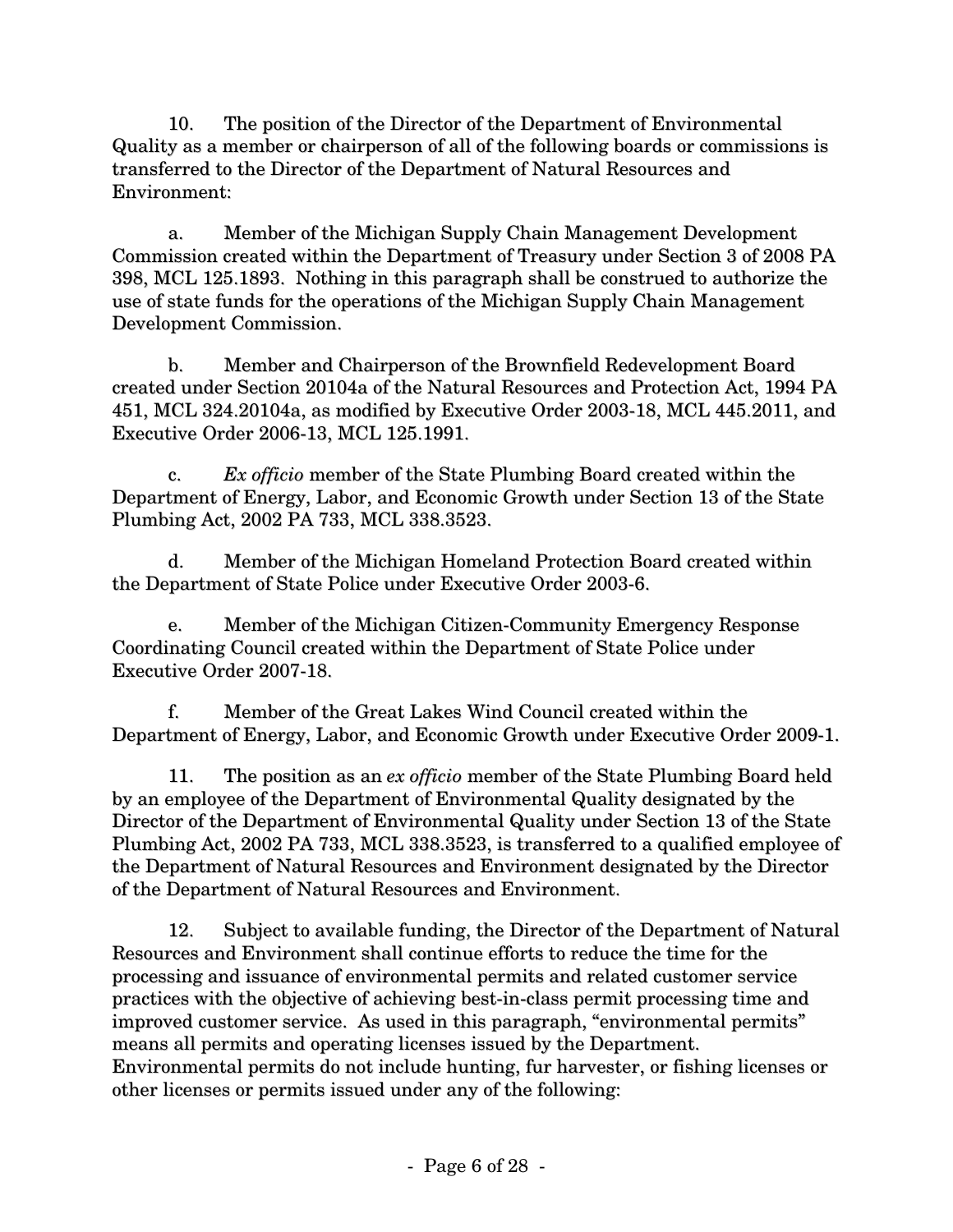a. Part 401 of the Natural Resources and Environmental Protection Act, 1994 PA 451, MCL 324.40101 to 324.40120.

b. Part 413 of the Natural Resources and Environmental Protection Act, 1994 PA 451, MCL 324.41301 to 324.41325.

c. Part 421 of the Natural Resources and Environmental Protection Act, 1994 PA 451, MCL 324.42101 to 324.42106.

d. Part 427 of the Natural Resources and Environmental Protection Act, 1994 PA 451, MCL 324.42701 to 324.42714.

e. Part 435 of the Natural Resources and Environmental Protection Act, 1994 PA 451, MCL 324.43501 to 324.43561.

f. Part 441 of the Natural Resources and Environmental Protection Act, 1994 PA 451, MCL 324.44101 to 324.44106.

g. Part 445 of the Natural Resources and Environmental Protection Act, 1994 PA 451, MCL 324.44501 to 324.44526.

h. Part 457 of the Natural Resources and Environmental Protection Act, 1994 PA 451, MCL 324.45701 to 324.45711.

i. Part 459 of the Natural Resources and Environmental Protection Act, 1994 PA 451, MCL 324.45901 to 324.45908.

j. Part 473 of the Natural Resources and Environmental Protection Act, 1994 PA 451, MCL 324.47301 to 324.47362.

k. Part 515 of the Natural Resources and Environmental Protection Act, 1994 PA 451, MCL 324.51501 to 324.51514.

l. Part 741 of the Natural Resources and Environmental Protection Act, 1994 PA 451, MCL 324.74101 to 324.74126.

m. Part 761 of the Natural Resources and Environmental Protection Act, 1994 PA 451, MCL 324.76101 to 324.76118.

n. Part 801 of the Natural Resources and Environmental Protection Act, 1994 PA 451, MCL 324.80101 to 324.80199.

o. Part 811 of the Natural Resources and Environmental Protection Act, 1994 PA 451, MCL 324.81101 to 324.81150.

p. Part 821 of the Natural Resources and Environmental Protection Act, 1994 PA 451, MCL 324.82101 to 324.82160.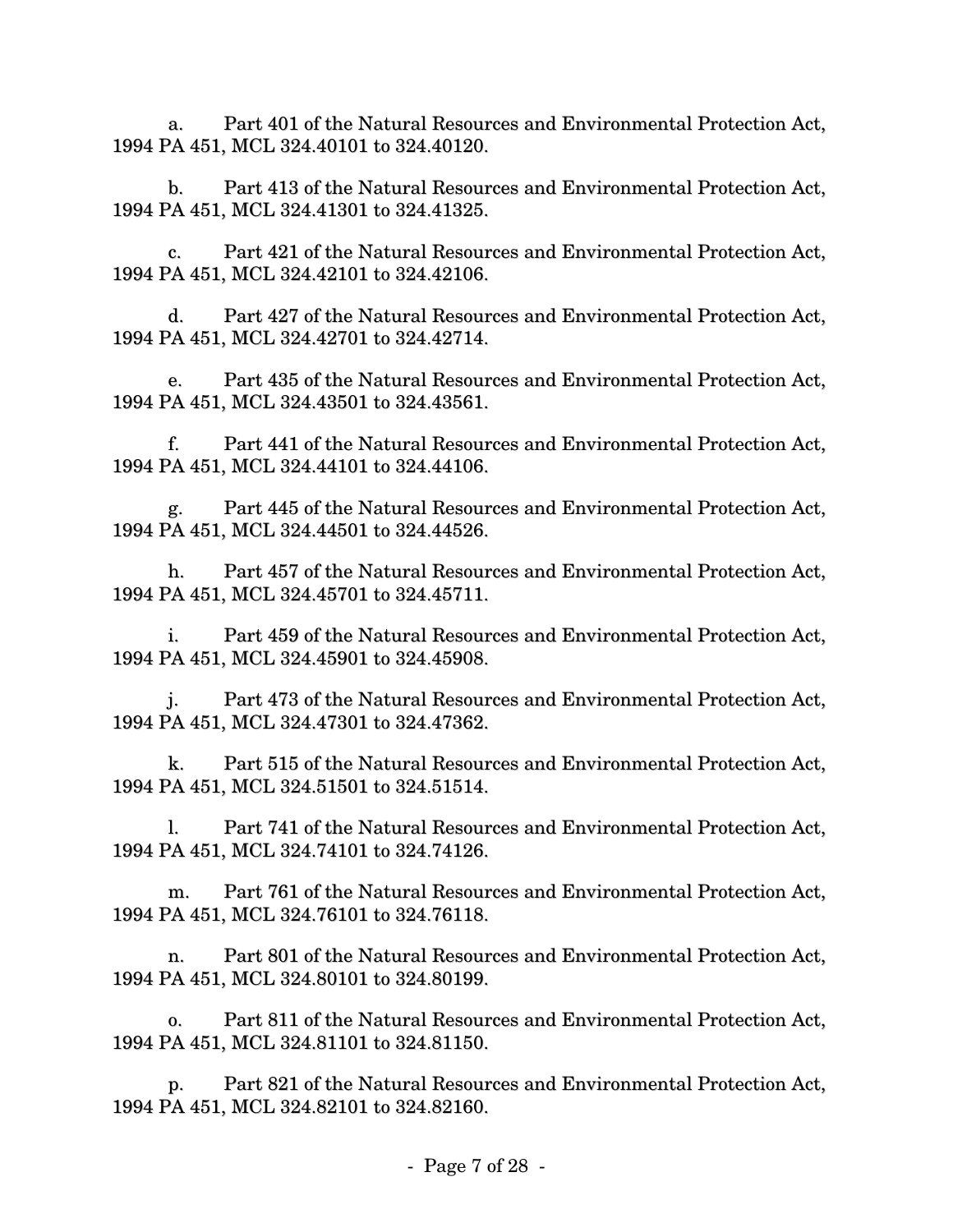q. Section 509 of the Natural Resources and Environmental Protection Act, 1994 PA 451, MCL 324.509.

13. The Director of the Department of Natural Resources and Environment may establish advisory workgroups, advisory councils, or other ad hoc committees to provide citizen and other public input and to advise the Director or the Department on the exercise of the authority, powers, duties, functions, responsibilities vested in the Department of Natural Resources and Environment.

### **B. Natural Resources Commission**

1. Except as otherwise provided in this Order, the Commission of Natural Resources is transferred by Type II transfer from the Department of Natural Resources to the Department of Natural Resources and Environment. The Commission of Natural Resources is renamed the Natural Resources Commission. Members of the Commission shall be knowledgeable about conservation and committed to the scientific management of natural resources. This paragraph does not affect the continued service or terms of office of the Commission of Natural Resources.

2. The Governor shall designate a member of the Natural Resources Commission to serve as its Chairperson at the pleasure of the Governor. The Commission may select a member of the Commission to serve as Vice-Chairperson of the Commission.

3. The Natural Resources Commission shall have and continue to exercise the authority, powers, duties, functions, and responsibilities previously vested in the Commission on Natural Resources under all of the following:

a. Part 435 of the Natural Resources and Environmental Protection Act, 1994 PA 451, MCL 324.43501 to 324.43561.

b. Section 40111a of the Natural Resources and Environmental Protection Act, 1994 PA 451, MCL 324.40111a.

c. Section 40113a of the Natural Resources and Environmental Protection Act, 1994 PA 451, MCL 324.40113a.

4. Except as otherwise provided in this Order, the final decision of the Natural Resources Commission in any of the matters assigned to it under Section II.B.3. of this Order shall be made by the Natural Resources Commission or a person to whom the Commission has lawfully delegated such authority. Decisions by the Natural Resources Commission shall be subject to judicial review as provided by law and in accordance with applicable court rules.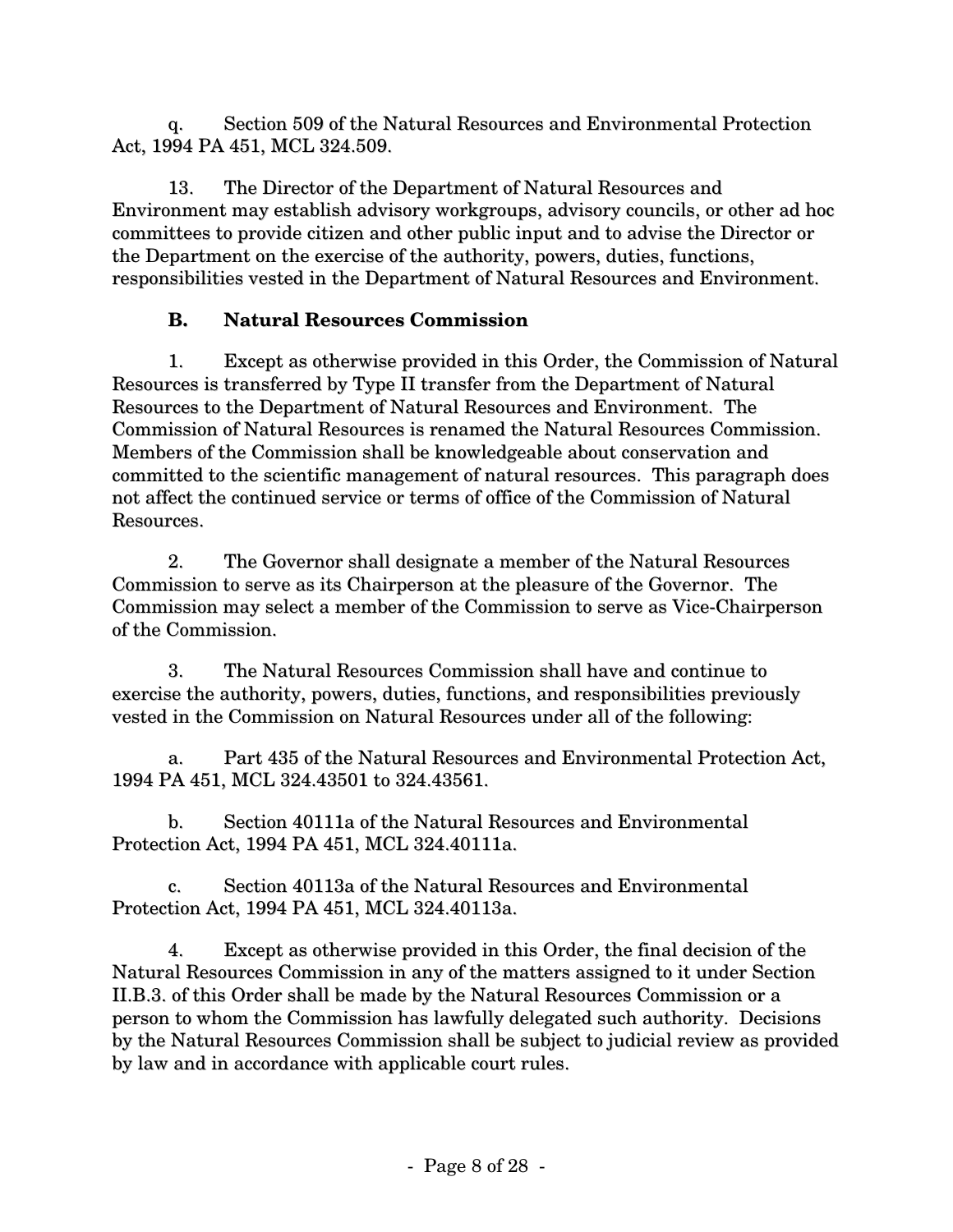5. Except as otherwise provided in this Order, the Natural Resources Commission may utilize administrative law judges and hearing officers employed by the State Office of Administrative Hearings and Rules created by Executive Order 2005-1, MCL 445.2021, to conduct contested case hearings and to issue proposals for decisions as provided by law or rule.

6. The Natural Resources Commission shall provide advice to the Director of the Department of Natural Resources and Environment on matters related to natural resources and conservation and may perform additional duties as provided by this Order, other law, or as requested by the Director or the Governor.

7. The Natural Resources Commission shall be staffed and assisted by personnel from the Department of Natural Resources and Environment, subject to available funding. Any budgeting, procurement, or related management functions of the Commission shall be performed under the direction and supervision of the Director of the Department.

8. The Natural Resources Commission shall adopt procedures consistent with Michigan law and this Order governing its organization and operations.

9. A majority of the members of the Natural Resources Commission serving constitutes a quorum for the transaction of the Commission's business. The Commission shall act by a majority vote of its serving members.

10. The Natural Resources Commission shall meet at the call of the Chairperson and as may be provided in procedures adopted by the Commission.

11. The Natural Resources Commission may, as appropriate, make inquiries, studies, and investigations, hold hearings, and receive comments from the public. Subject to available funding, the Commission may also consult with outside experts in order to perform its duties, including, but not limited to, experts in the private sector, organized labor, government agencies, and at institutions of higher education.

12. Members of the Natural Resources Commission shall serve without compensation. Members of the Commission may receive reimbursement for necessary travel and expenses consistent with relevant statutes and the rules and procedures of the Civil Service Commission and the Department of Management and Budget, subject to available funding.

13. The Natural Resources Commission may accept donations of labor, services, or other things of value from any public or private agency or person.

14. Members of the Natural Resources Commission shall refer all legal, legislative, and media contacts to the Department.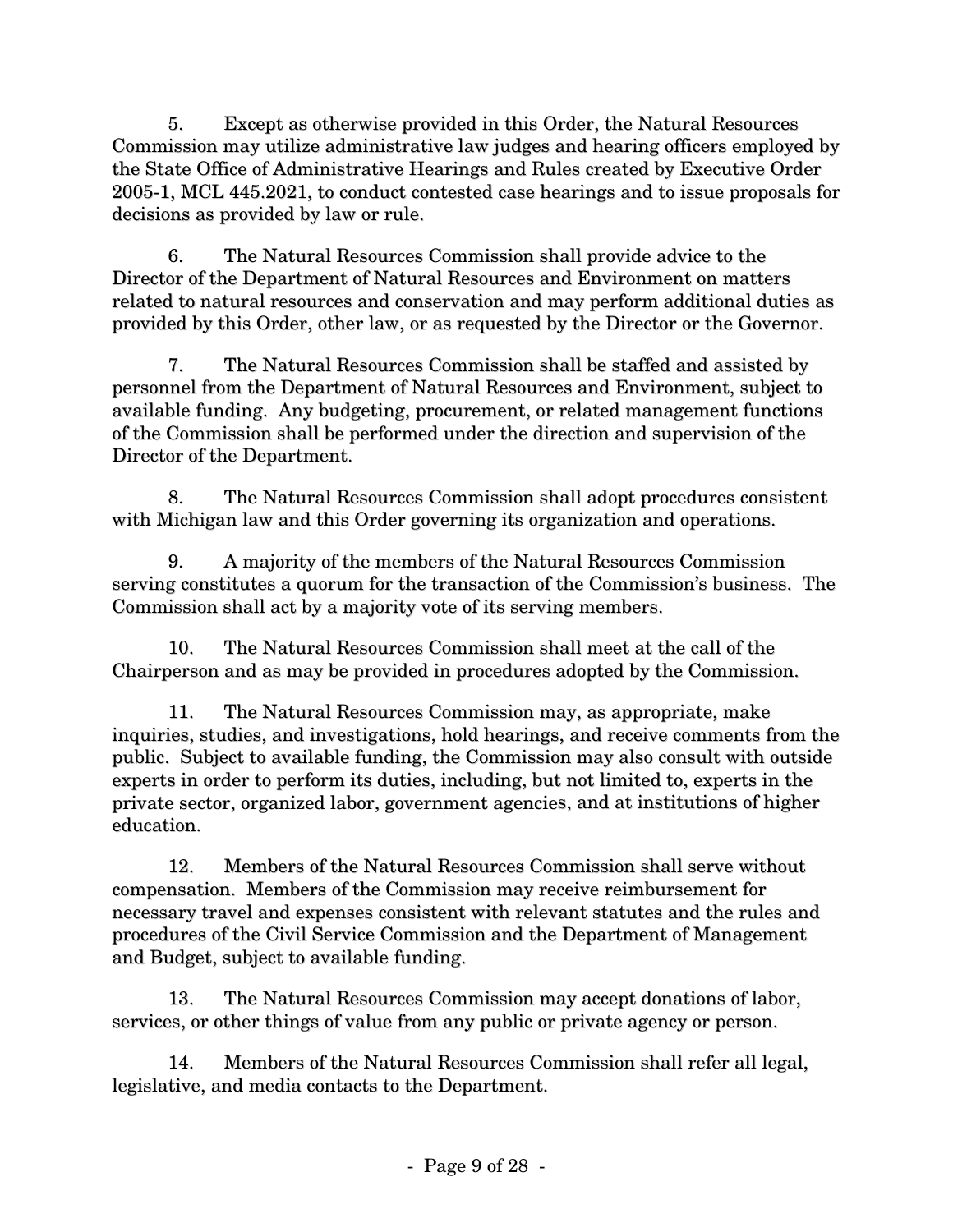### **C. Environmental Science Review Boards**

1. The Director of the Department of Natural Resources and Environment may from time to time create one or more environmental science review boards to advise the Department of Natural Resources and Environment and the Governor on scientific issues affecting the protection and management of Michigan's environment and natural resources, or affecting a program administered by the Department of Natural Resources and Environment.

2. A board created under Section II.C.1. of this Order shall consist of 7 members appointed by the Director, each of whom shall have expertise in one or more of the following areas: biological sciences; chemistry; ecological science; engineering; geology; physics; risk assessment; and other related disciplines.

3. A board created under Section II.C.1. of this Order shall assess the scientific issue before the board and shall determine whether the board has sufficient expertise to fully review the issue. Should that board determine that additional expertise would aid the board in its review, the board may request assistance from 1 or more persons with knowledge and expertise related to the subject of the specific scientific inquiry.

4. The Director of the Department of Natural Resources and Environment shall designate a member of a board created under Section II.C.1. of this Order to serve as the chairperson of that board at the pleasure of the Director. The board may select a member of the board to serve as Vice-Chairperson of the board.

5. A board created under Section II.C.1. of this Order shall be staffed and assisted by personnel from the Department of Natural Resources and Environment, subject to available funding. Any budgeting, procurement, or related management functions of the board shall be performed under the direction and supervision of the Director of the Department.

6. A board created under Section II.C.1. of this Order shall adopt procedures consistent with Michigan law and this Order governing its organization and operations.

7. A majority of the members serving on a board created under Section II.C.1. of this Order constitutes a quorum for the transaction of the board's business, and such a board shall act by a majority vote of its serving members.

8. A board created under Section II.C.1. of this Order shall meet at the call of its chairperson and as may be provided in procedures adopted by the board.

9. A board created under Section II.C.1. of this Order may, as appropriate, make inquiries, studies, investigations, hold hearings, and receive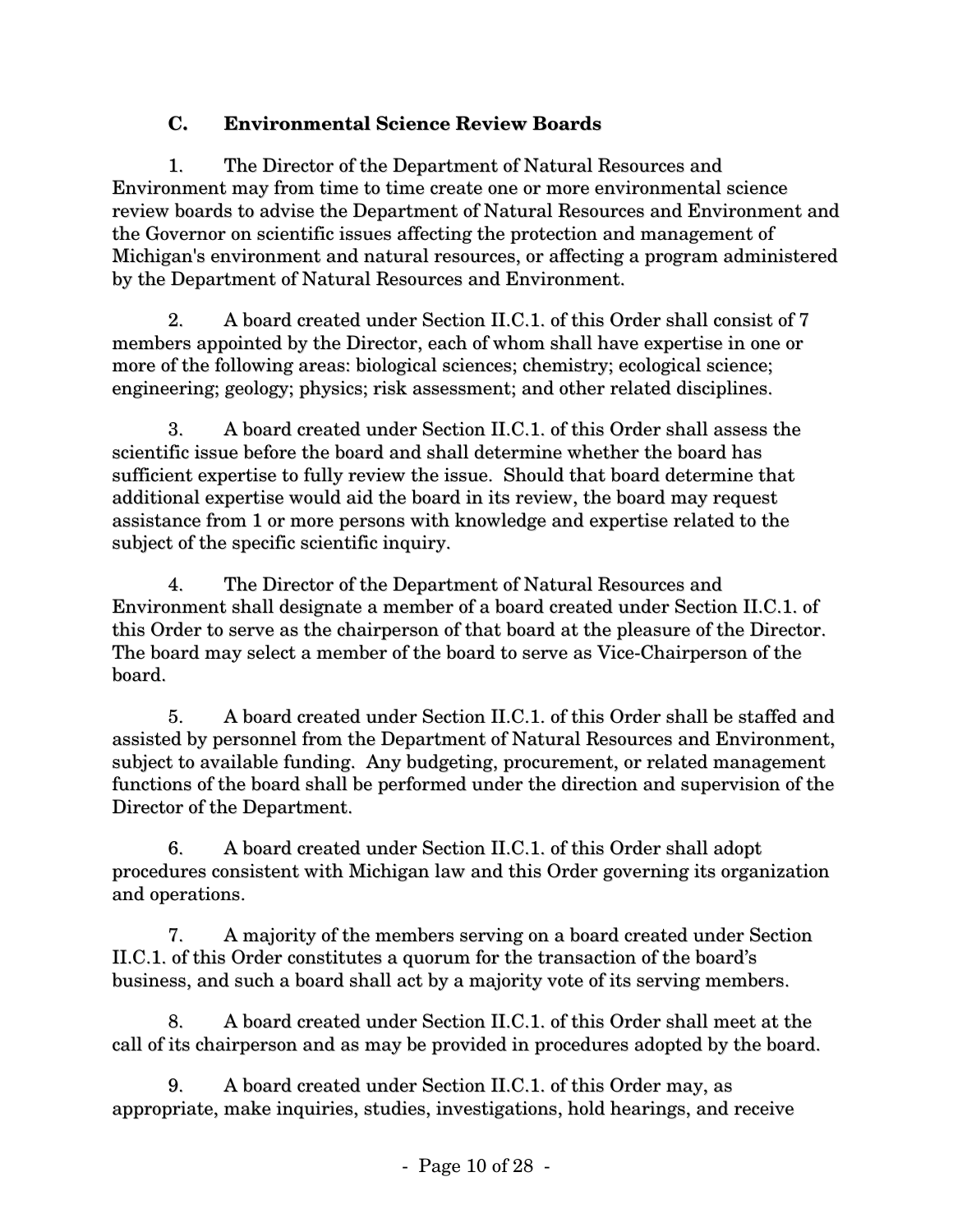comments from the public. The board may also consult with outside experts in order to perform its duties, including, but not limited to, experts in the private sector, government agencies, and at institutions of higher education.

10. Members of a board created under Section II.C.1. of this Order shall serve without compensation. Members of a board created under Section II.C.1. of this Order may receive reimbursement for necessary travel and expenses consistent with relevant statutes and the rules and procedures of the Civil Service Commission and the Department of Management and Budget, subject to available funding.

11. A board created under Section II.C.1. of this Order may hire or retain contractors, sub-contractors, advisors, consultants, and agents, and may make and enter into contracts necessary or incidental to the exercise of the powers of the Board and the performance of its duties as the Director of the Department of Natural Resources and Environment deems advisable and necessary, in accordance with this Order, the relevant statutes, the rules and procedures of the Civil Service Commission and the Department of Management and Budget, subject to available funding.

12. A board created under Section II.C.1. of this Order may accept donations of labor, services, or other things of value from any public or private agency or person.

### **D. Michigan Trails Advisory Council**

1. The Michigan Trails Advisory Council is created as an advisory body within the Department of Natural Resources and Environment.

2. The Council shall advise the Director of the Department of Natural Resources and Environment and the Governor on the creation, development, operation, and maintenance of motorized and non-motorized trails in this state, including, but not limited to, snowmobile, biking, equestrian, hiking, off-road vehicle, and skiing trails. In advising the Director and the Governor on the creation and development of motorized and non-motorized trails in this state, the Council shall seek to have the trails linked where ever possible. The Council may perform additional related duties as provided by this Order, other law, or as requested by the Director or the Governor.

3. The Council shall consist of 7 members appointed by the Governor. Members of the Council shall be appointed for a term of 4 years. A vacancy on the Council occurring other than by expiration of a term shall be filled by the Governor in the same manner as the original appointment for the balance of the unexpired term. A vacancy shall not affect the power of the remaining members to exercise the duties of the Council.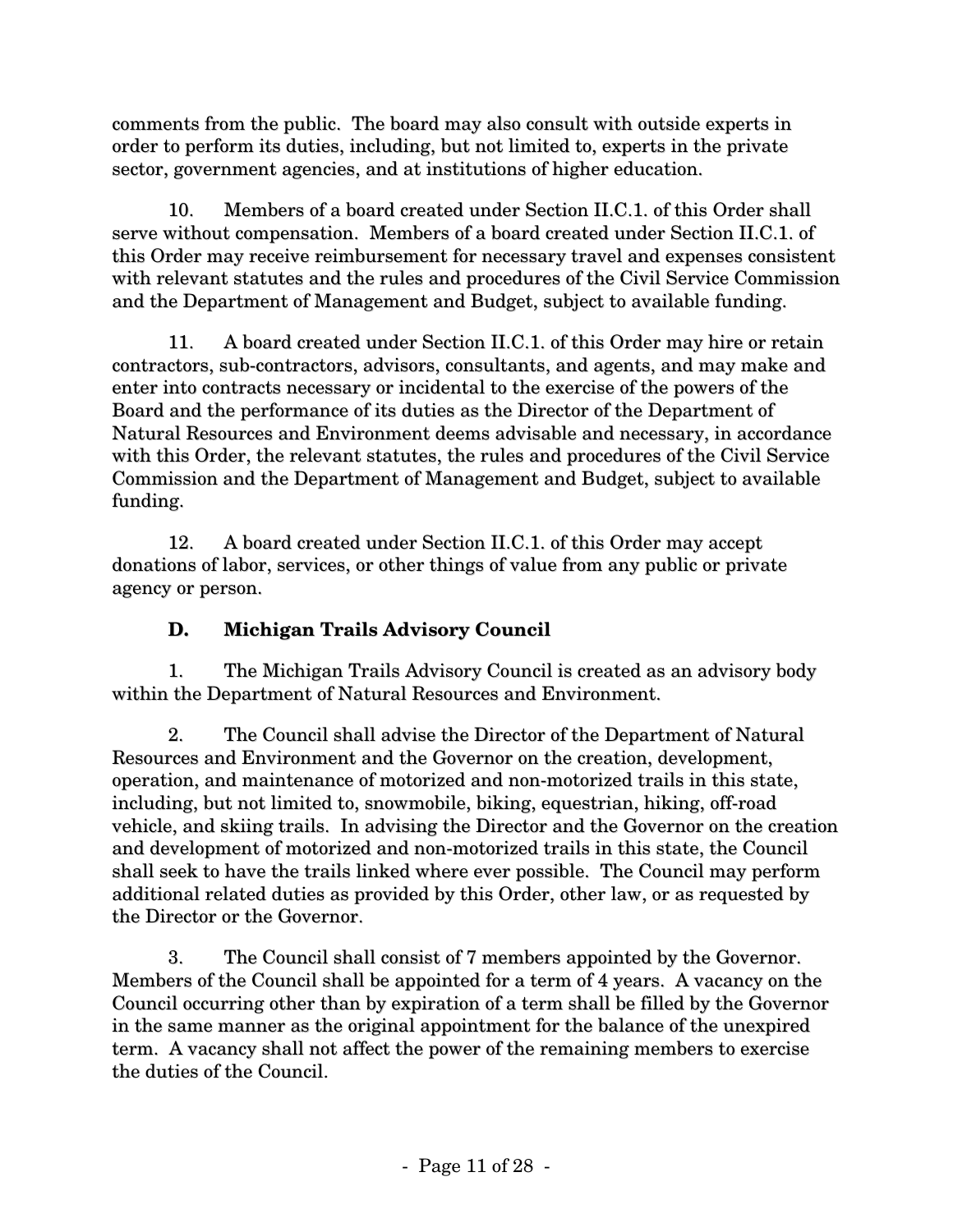4. The Governor shall designate a member of the Council to serve as the Chairperson of the Council at the pleasure of the Governor. The Council may select a member of the Council to serve as Vice-Chairperson of the Council.

5. The Council shall be staffed and assisted by personnel from the Department of Natural Resources and Environment, subject to available funding. Any budgeting, procurement, or related management functions of the Council shall be performed under the direction and supervision of the Director of the Department.

6. The Council shall adopt procedures consistent with Michigan law and this Order governing its organization and operations.

7. A majority of the members of the Council serving constitutes a quorum for the transaction of the Council's business. The Council shall act by a majority vote of its serving members.

8. The Council shall meet at the call of the Chairperson and as may be provided in procedures adopted by the Council.

9. The Council may, as appropriate, make inquiries, studies, investigations, hold hearings, and receive comments from the public. The Council may also consult with outside experts in order to perform its duties, including, but not limited to, experts in the private sector, government agencies, and at institutions of higher education.

10. The Council may establish advisory workgroups, including, but not limited to, an advisory workgroup on snowmobiles, as deemed necessary by the Council to assist the Council in performing the duties and responsibilities of the Council.

11. Members of the Council shall serve without compensation. Members of the Council may receive reimbursement for necessary travel and expenses consistent with relevant statutes and the rules and procedures of the Civil Service Commission and the Department of Management and Budget, subject to available funding.

12. The Council may hire or retain contractors, sub-contractors, advisors, consultants, and agents, and may make and enter into contracts necessary or incidental to the exercise of the powers of the Council and the performance of its duties as the Director of the Department of Natural Resources and Environment deems advisable and necessary, in accordance with this Order, the relevant statutes, the rules and procedures of the Civil Service Commission and the Department of Management and Budget, subject to available funding.

13. The Council may accept donations of labor, services, or other things of value from any public or private agency or person.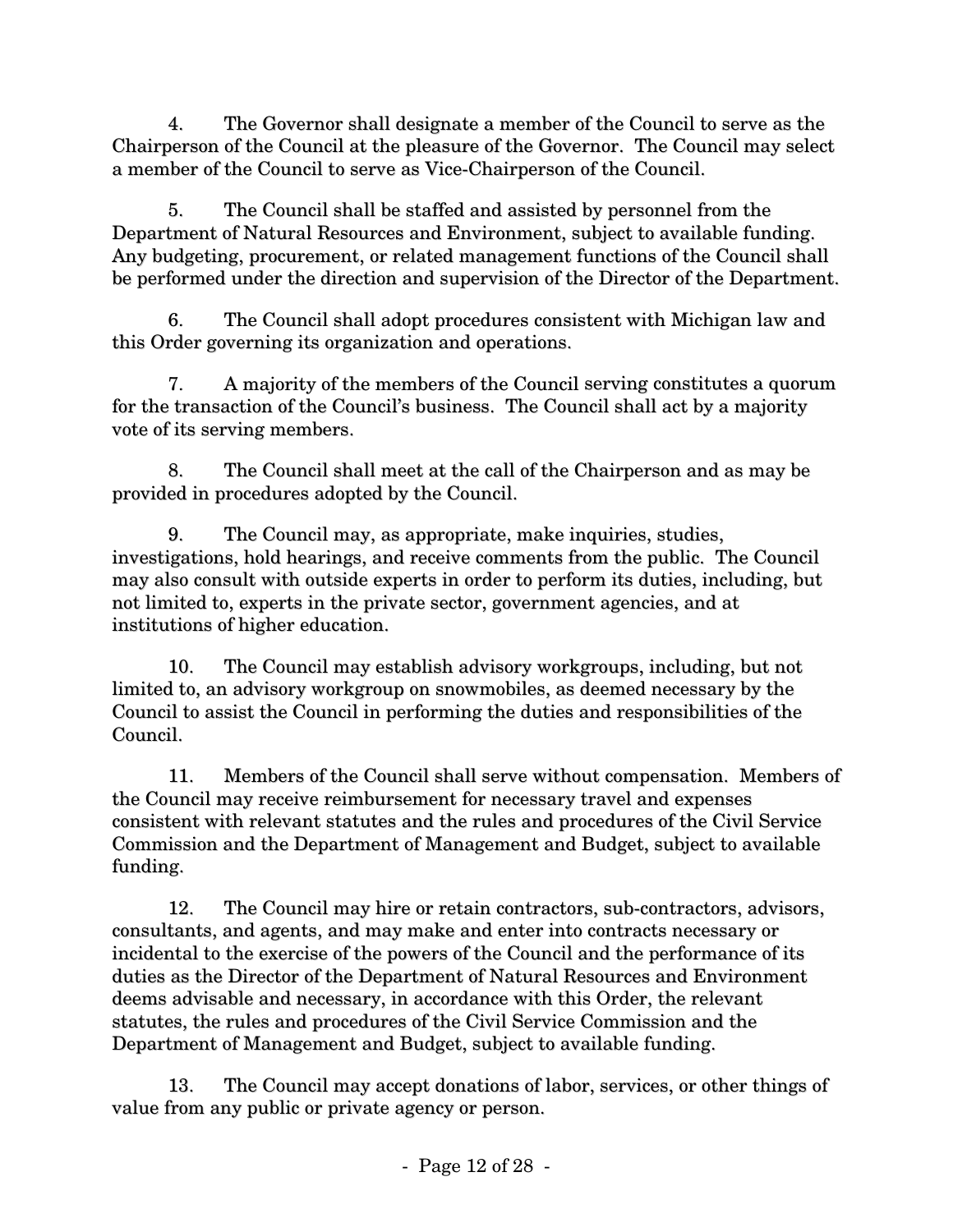14. Members of the Council shall refer all legal, legislative, and media contacts to the Department of Natural Resources and Environment.

### **III. DEPARTMENT OF NATURAL RESOURCES**

### **A. Transfers from the Department of Natural Resources**

1. Except as otherwise provided in this Order, all of the authority, powers, duties, functions, responsibilities, personnel, equipment, property, and budgetary resources of the Department of Natural Resources are transferred by Type II transfer to the Department of Natural Resources and Environment, including, but not limited to, the authority, powers, duties, functions, and responsibilities of the Department of Natural Resources under all of the following:

a. 1974 PA 359, MCL 3.901 to 3.910 ("Sleeping Bear Dunes National Lakeshore").

b. The Executive Organization Act of 1965, 1965 PA 380, MCL 16.350 to 16.360.

c. The Property Rights Preservation Act, 1996 PA 101, MCL 24.421 to 24.425.

d. Section 2 of the Methamphetamine Reporting Act, 2006 PA 262, MCL 28.192.

e. Section 7 of the Hazardous Materials Transportation Act, 1998 PA 138, MCL 29.477.

f. Section 4c of 1913 PA 172, MCL 32.224c ("Crawford County land").

g. Section 48 of State Employees' Retirement Act, 1943 PA 240, MCL 38.48.

h. Section 8b of the Township and Village Public Improvement and Public Service Act, 1923 PA 116, MCL 41.418b.

i. Section 26 of The Home Rule Village Act, 1909 PA 278, MCL 78.26.

j. Section 10 of 1957 PA 185, MCL 123.740 ("county department and board of public works").

k. 1990 PA 182, MCL 141.1301 to 141.1304 ("county redistribution of federal payments").

l. Sections 7g and 7jj of The General Property Tax Act, 1893 PA 206, MCL 211.7g and MCL 211.7jj.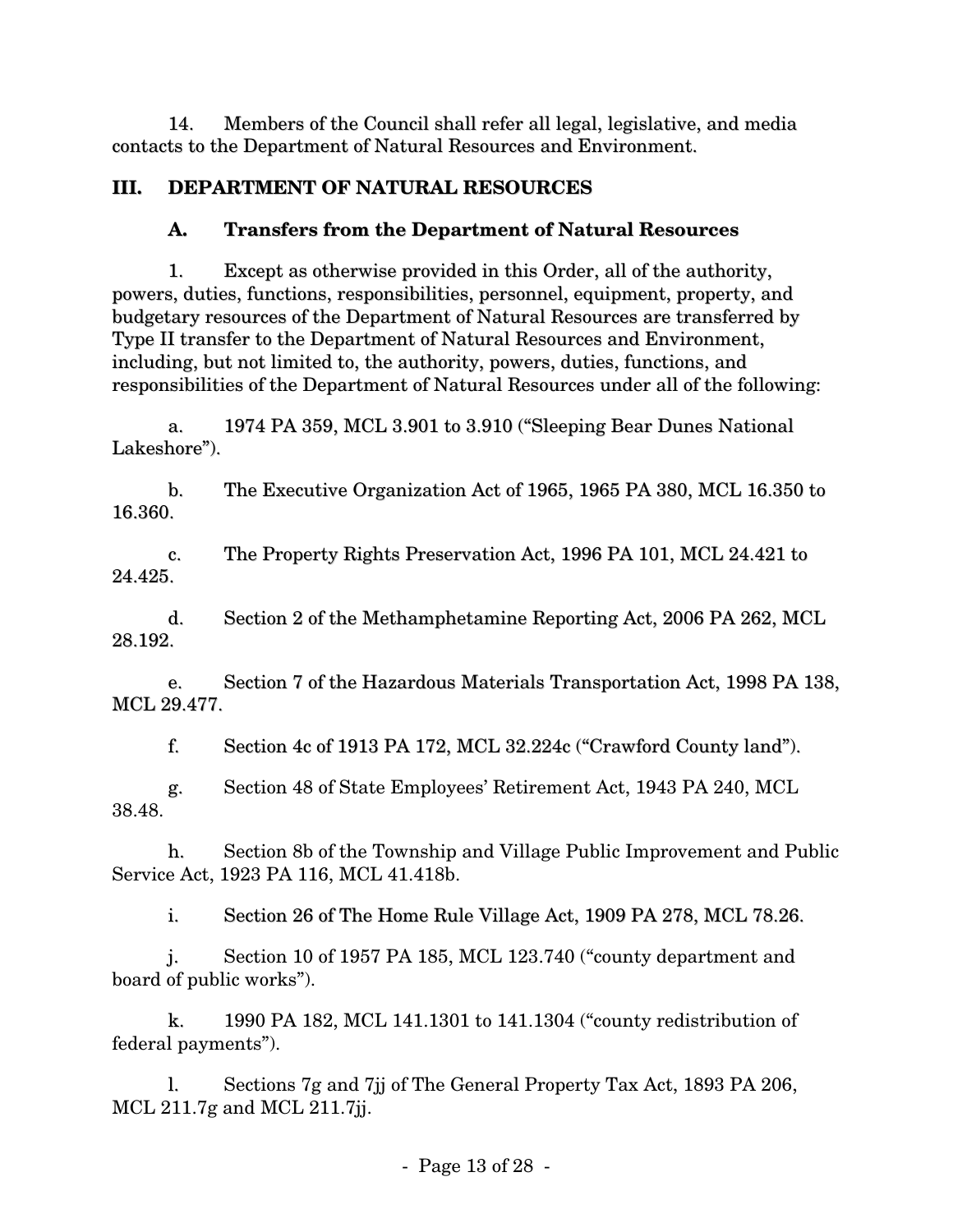m. 1943 PA 92, MCL 211.371 to 211.375 ("withholding lands from sale").

n. Section 18 of 1909 PA 283, MCL 224.18 ("public highways and private roads").

o. Sections 3 and 4 of 1927 PA 341, MCL 247.43 and 247.44 ("discontinuation of highway bordering lake or stream").

p. Section 4 of 1941 PA 359, MCL 247.64 ("noxious weeds").

q. Sections 602a and 660 of the Michigan Vehicle Code, 1949 PA 300, MCL 257.602a and 257.660.

r. Section 4 of the Michigan Aquaculture Development Act, 1996 PA 199, MCL 286.874.

s. 1976 PA 308, MCL 287.251 to 287.258 ("disposal of livestock").

t. Section 14 of the Animal Industry Act, 1988 PA 466, MCL 287.714.

u. Privately Owned Cervidae Producers Marketing Act, 2000 PA 190, MCL 287.951 to 287.969.

v. 1986 PA 109, MCL 300.21 to 300.22 ("conservation officers").

w. The Right to Forest Act, 2002 PA 676, MCL 320.2031 to 320.2036.

x. The Natural Resources and Environmental Protection Act, 1994 PA 451, MCL 324.101 to 324.90106.

y. The Clean Michigan Initiative Act, 1998 PA 284, MCL 324.95101 to 324.95108.

z. 2008 PA 290, MCL 324.95151 to 324.95155 ("control of gray wolves").

aa. 2008 PA 318, MCL 324.95161 to 324.95167 ("removal, capture, or lethal control of gray wolf").

bb. The Great Lakes Water Quality Bond Authorization Act, 2002 PA 396, MCL 324.95201 to 324.95208.

cc. The Michigan Civilian Conservation Corps Act, 1984 PA 22, MCL 409.301 to 409.314.

dd. Sections 167a and 167c of The Michigan Penal Code, 1931 PA 328, MCL 750.167a and 750.167c.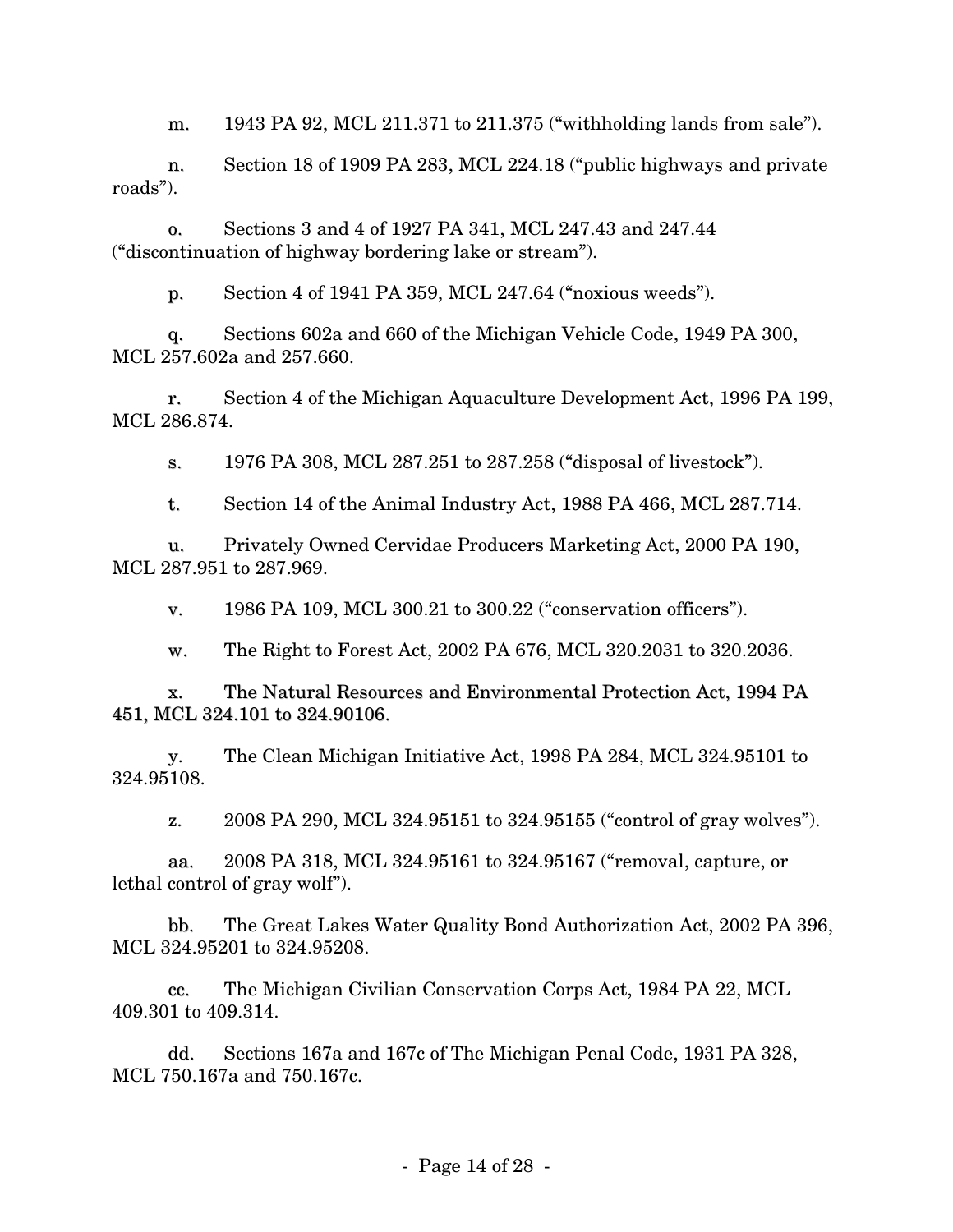- ee. Executive Order 1973-2, MCL 299.11.
- ff. Executive Order 1973-12, MCL 125.241.
- gg. Executive Order 1988-4, MCL 299.12.
- hh. Executive Order 1991-31, MCL 299.13.
- ii. Executive Order 1995-7, MCL 324.99901.
- jj. Executive Order 2004-3, MCL 287.981.
- kk. Executive Order 2007-14, MCL 324.99910.
- ll. Executive Order 2009-14, MCL 324.99916.
- mm. Executive Order 2009-15, MCL 324.99917.

2. The powers, duties, functions, responsibilities, personnel, equipment, and budgetary resources of the Department of Natural Resources transferred to the Department of Natural Resources and Environment under Section III of this Order shall include, without limitation, the powers, duties, functions, responsibilities, personnel, equipment, and budgetary resources of the Department of Natural Resources relating to invasive species management.

3. Except as otherwise provided in this Order, all of the authority, powers, duties, functions, responsibilities, rule-making authority, personnel, equipment, and budgetary resources of the Director of the Department of Natural Resources are transferred to the Director of the Department of Natural Resources and Environment.

4. The Department of Natural Resources is abolished.

5. After the effective date of this Order, statutory and other legal references to the Department of Natural Resources shall be deemed references to the Department of Natural Resources and Environment.

#### **B. Citizens Committee for Michigan State Parks**

1. The powers, duties, functions, responsibilities, personnel, equipment, and budgetary resources of the Citizens Committee for Michigan State Parks created under Section 74102a of the Natural Resources and Environmental Protection Act, 1994 PA 451, MCL 324.74102a, are transferred from the Department of Natural Resources to the Natural Resources Commission provided for under Section II of this Order.

2. The Citizens Committee for Michigan State Parks is abolished.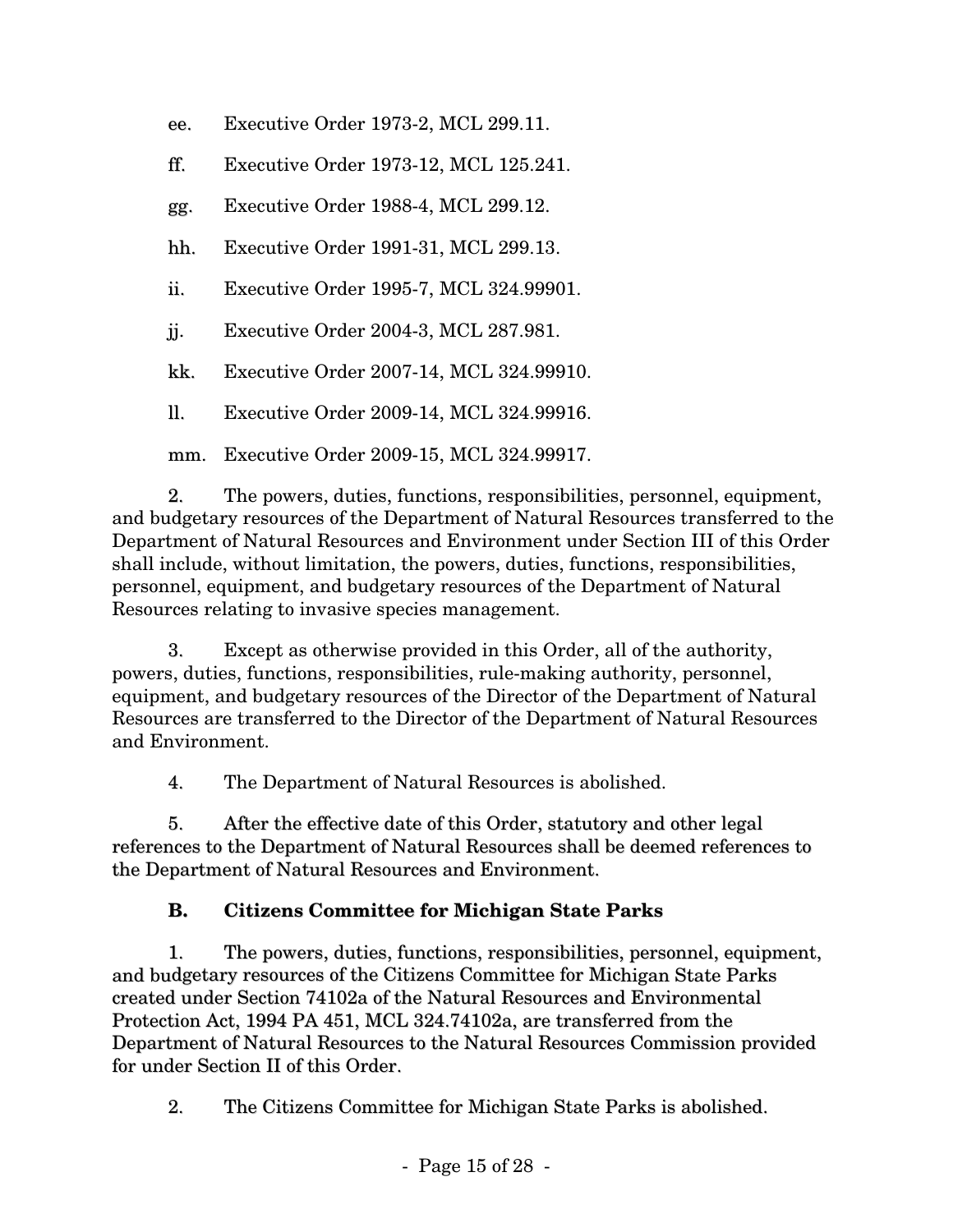### **C. Mackinac Island State Park Commission**

1. The Mackinac Island State Park Commission provided for under 1958 PA 201, MCL 318.201 to 318.208, transferred under Section 256 of the Executive Organization Act of 1965, 1965 PA 380, MCL 16.356, and created by Section 76503 of the Natural Resources and Environmental Protection Act, 1994 PA 451, MCL 324.76503, and transferred to the Department of Natural Resources under Executive Order 2009-36, is transferred by Type I transfer from the Department of Natural Resources to the Department of Natural Resources and Environment, including, but not limited to, the authority, powers, duties, functions, and responsibilities of the Commission under all of the following:

a. Sections 76501 to 76509, 76701 to 76709, 76901 to 76903, 77101, 77301, 77302, 77701 to 77704, and 77901 of the Natural Resources and Environmental Protection Act, 1994 PA 451, MCL 324.76501 to 324.76509, 324.76701 to 324.76709, 324.76901 to 324.76903, 324.77101, 324.77301, 324.77302, 324.77701 to 324.77704, and 324.77901.

b. Section 511 of the Michigan Liquor Control Code of 1998, 58 PA 1998, MCL 436.1511.

### **D. Michigan Forest Finance Authority**

1. The Michigan Forest Finance Authority created under Section 50503 of the Natural Resources and Environmental Protection Act, 1994 PA 451, MCL 324.50503, is transferred by Type I transfer from the Department of Natural Resources to the Department of Natural Resources and Environment.

2. The position of the Director of the Department of Natural Resources or his or her designee from within that Department as a member of the Board of Directors of the Michigan Forest Finance Authority under Section 50504 of the Natural Resources and Environmental Protection Act, 1994 PA 451, MCL 324.50504, is transferred to the Director of the Department of Natural Resources and Environment or his or her designee from within that Department.

### **E. Michigan Natural Resources Trust Fund Board**

1. The Michigan Natural Resources Trust Fund Board, created under Section 1905 of the Natural Resources and Environmental Protection Act, 1994 PA 451, MCL 324.1905, is transferred by Type I transfer from the Department of Natural Resources to the Department of Natural Resources and Environment.

2. The position of the Director of the Department of Natural Resources or a member of the Commission on Natural Resources as a member of the Michigan Natural Resources Trust Fund Board under Section 1905 of the Natural Resources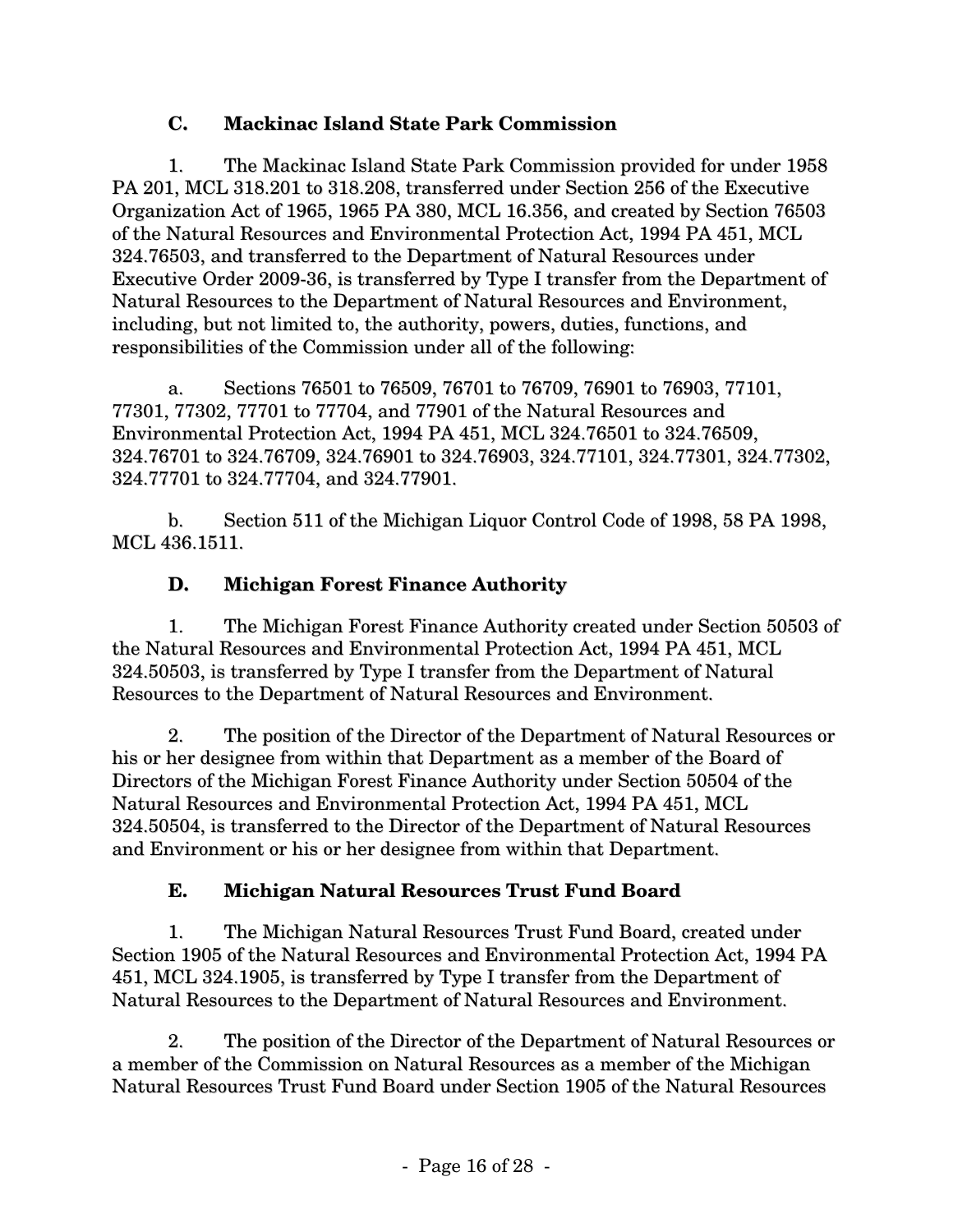and Environmental Protection Act, 1994 PA 451, MCL 324.1905, is transferred to the Director of the Department of Natural Resources and Environment or his or her designee from within the Department, including, but not limited to, a member of the Natural Resources Commission.

### **F. Michigan Snowmobile Advisory Committee**

1. The powers, duties, functions, responsibilities, personnel, equipment, and budgetary resources of the Michigan Snowmobile Advisory Committee created within the Department of Natural Resources under Section 82102a of the Natural Resources and Environmental Protection Act of 1994, 1994 PA 324.82102a, are transferred to the Michigan Trails Advisory Council created under Section II.D. of this Order.

2. The Michigan Snowmobile Advisory Committee is abolished.

# **G. Michigan Trailways Advisory Council**

1. The powers, duties, functions, responsibilities, personnel, equipment, and budgetary resources of the Michigan Trailways Advisory Council created within the Department of Natural Resources under Section 72110 of the Natural Resources and Environmental Protection Act, 1994 PA 451, MCL 324.72110, are transferred are transferred to the Michigan Trails Advisory Council created under Section II.D. of this Order.

2. The Michigan Trailways Advisory Council is abolished.

# **H. Water Resources Conservation Advisory Council**

1. The Water Resources Conservation Advisory Council created within the Department of Natural Resources under Section 32803 of the Natural Resources and Environmental Protection Act of 1994, 1994 PA 324.32803, which was required to complete its final report by August 8, 2009, is transferred by Type III transfer from the Department of Natural Resources to the Natural Resources Commission provided for under Section II of this Order.

2. The Water Resources Conservation Advisory Council is abolished.

# **IV. DEPARTMENT OF ENVIRONMENTAL QUALITY**

# **A. Transfers from the Department of Environmental Quality**

1. Except as otherwise provided in this Order, all of the authority, powers, duties, functions, responsibilities, personnel, equipment, and budgetary resources of the Department of Environmental Quality are transferred by Type II transfer to the Department of Natural Resources and Environment, including, but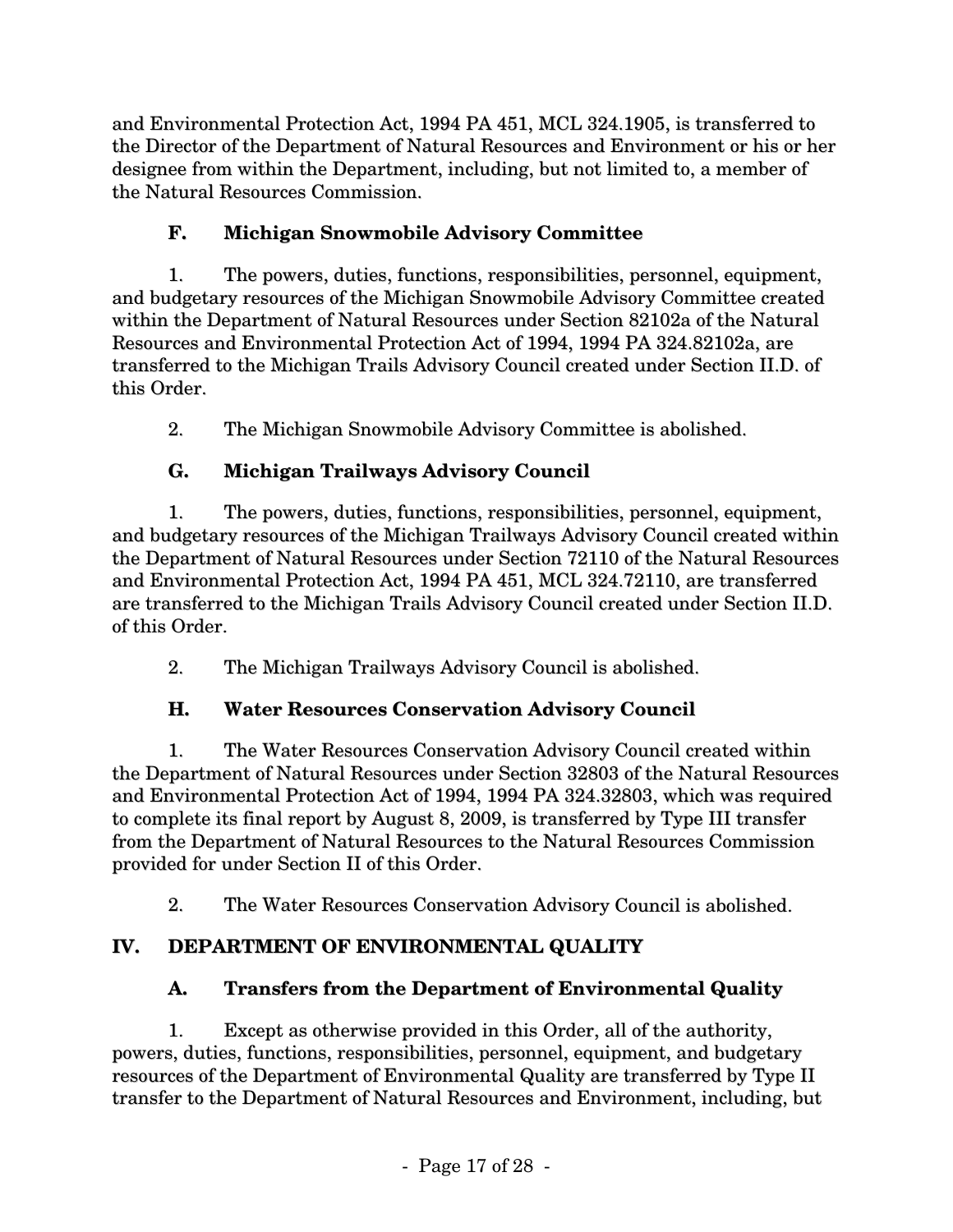not limited to, the authority, powers, duties, functions, and responsibilities of the Department of Environmental Quality under all of the following:

a. Sections 2b and 2d of 1855 PA 105, MCL 21.142b and 21.142d ("surplus funds in treasury").

b. The Property Rights Preservation Act, 1996 PA 101, MCL 24.421 to 24.425.

c. Fire Prevention Code, 1941 PA 207, MCL 29.1 to 29.34.

d. The Hazardous Materials Transportation Act, 1998 PA 138, MCL 29.472 to 29.480.

e. Section 8a of the Urban Cooperation Act of 1967, 1967 (Ex Sess) PA 7, MCL 124.508a.

f. Sections 7, 9, and 10 of the Land Bank Fast Track Act, 2003 PA 258, MCL 124.757, 124.759, and 124.760.

g. Section 10 of the Water Resource Improvement Tax Increment Finance Authority Act, 2008 PA 94, MCL 125.1780.

h. The Mobile Home Commission Act, 1987 PA 96, MCL 125.2301 to 125.2349.

i. The Brownfield Redevelopment Financing Act, 1996 PA 381, MCL 125.2651 to 125.2672.

j. The Safe Drinking Water Financial Assistance Act, 2000 PA 147, MCL 141.1451 to 141.1455.

k. Section 437 of the Michigan Business Tax Act, 2007 PA 436, MCL 208.1437.

l. Sections 9, 24, 34c, 34d, 53, 78g, and 78m of The General Property Tax Act, 1893 PA 206, MCL 211.9, 211.24, 211.34c, 211.34d, 211.53, 211.78g, and 211.78m.

m. Section 4 of 1951 PA 77, MCL 211.624 ("tax on low grade iron ore").

n. Sections 5 to 8 of 1963 PA 68, MCL 207.275 to 207.278 ("iron ore tax").

o. Section 811i of the Michigan Vehicle Code, 1949 PA 300, MCL 257.811i.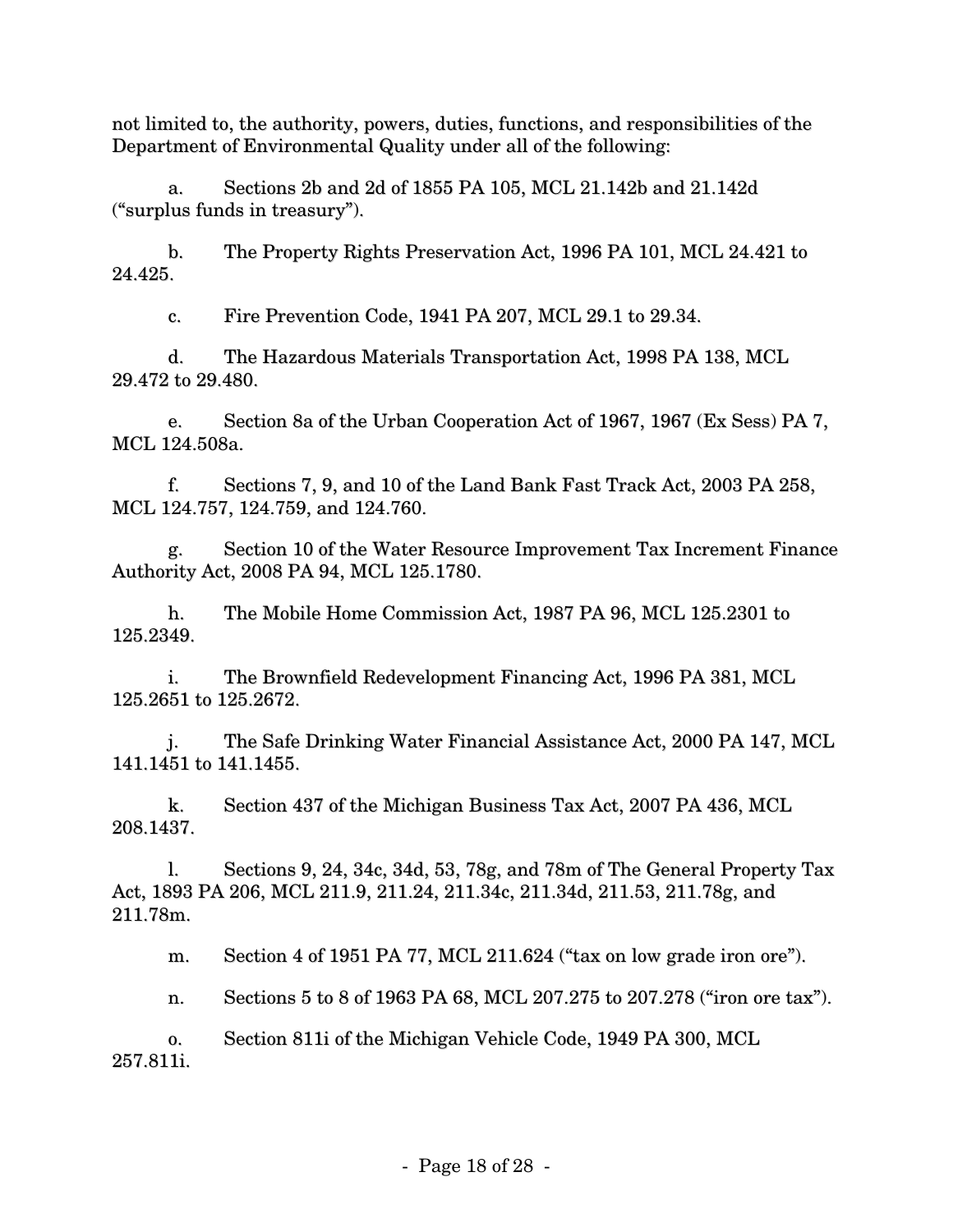p. Section 204 of the Aeronautics Code of the State of Michigan, 1945 PA 327, MCL 259.204.

q. Section 423 of The Drain Code of 1956, 1956 PA 40, MCL 280.423.

r. Section 3 of the Julian-Stille Value-Added Act, 2000 PA 322, MCL 285.303.

s. Section 3 of 2008 PA 330, MCL 285.343 ("publication of information establishing alternative fuels facilities").

t. Section 4 of the Michigan Right to Farm Act, 1981 PA 93, MCL 286.474.

u. Section 14 of the Animal Industry Act, 1988 PA 466, MCL 287.714.

v. Sections 3, 6, 7, and 14 of the Privately Owned Cervidae Producers Marketing Act, 2000 PA 190, MCL 287.953, 287.956, 287.957, and 287.964.

w. Section 20 of the Grade A Milk Law of 2001, 2001 PA 266, MCL 288.490.

x. Sections 2 and 4 of the Michigan Agricultural Processing Act, 1998 PA 381, MCL 289.822 and 289.824

y. Section 7107 of the Food Law of 2000, 2000 PA 92, MCL 289.7107.

z. Sections 9j and 10d of the Motor Fuels Quality Act, 1984 PA 44, MCL 290.649j and 290.650d.

aa. The Natural Resources and Environmental Protection Act, 1994 PA 451, MCL 324.101 to 324.90106.

bb. The Safe Drinking Water Act, 1976 PA 399, MCL 325.1001 to 325.1023.

cc. Sections 9601, 12103, 12501 to 12563, 12701 to 12771, 13501 to 13536, 13716, 13801 to 13831, and 16631 of the Public Health Code, 1978 PA 368, MCL 333.9601, 333.12103, 333.12501 to 333.12563, 333.12701 to 333.12771, 333.13501 to 333.13536, 333.13716, 333.13801 to 333.13831, and 333.16631.

dd. Low-Level Radioactive Waste Authority, 1987 PA 204, MCL 333.26201 to 333.26226.

ee. Section 3f of 1976 Initiated Law 1, MCL 445.573f ("beverage containers").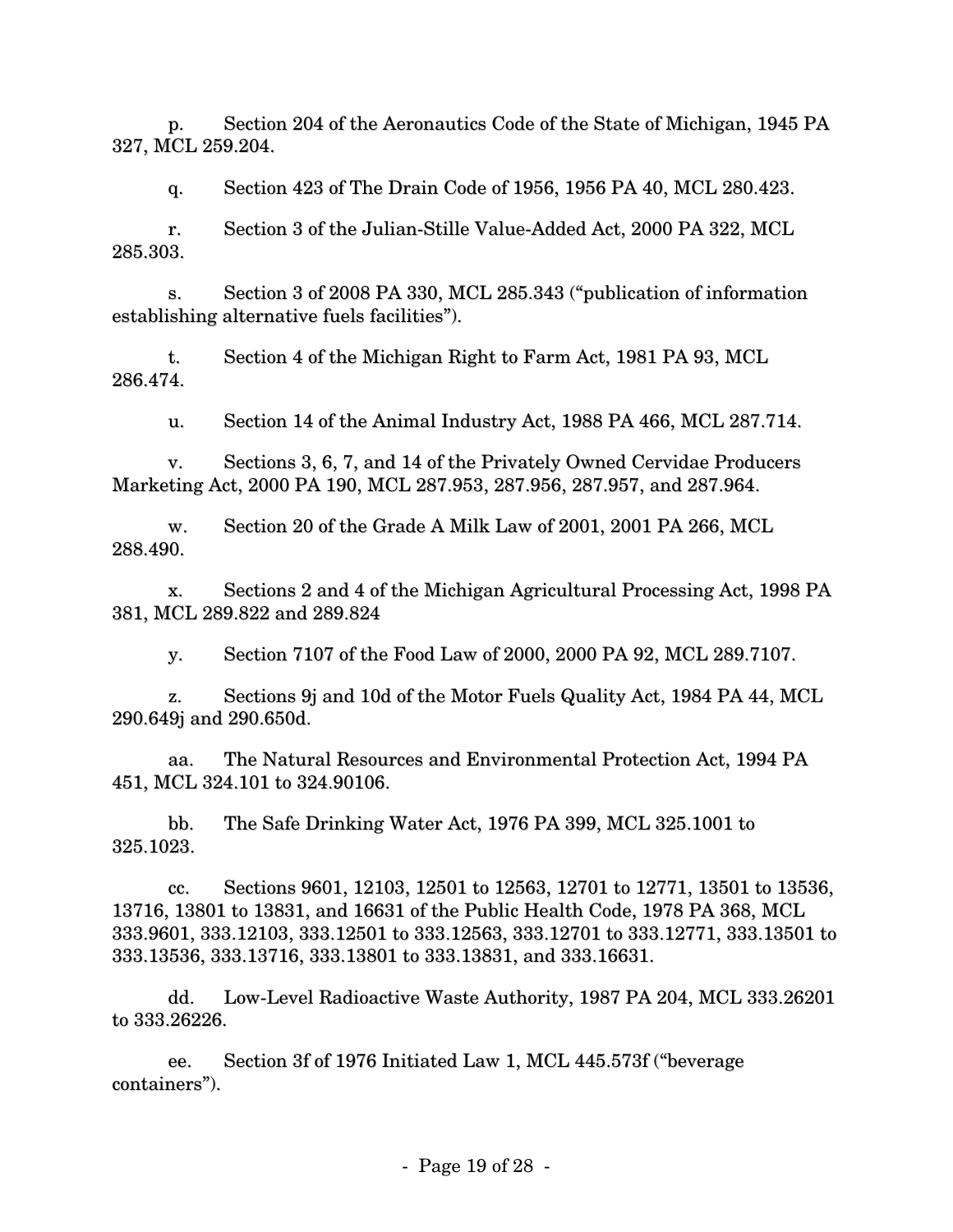ff. Sections 27 and 77 of the Clean, Renewable, and Efficient Energy Act, 2008 PA 295, MCL 460.1027 and 460.1077.

gg. Sections 71 and 71a of the Condominium Act, 1978 PA 59, MCL 559.171 and 559.171a.

hh. Sections 105, 116 to 118, 194, and 254 of the Land Division Act, 1967 PA 288, MCL 560.105, 560.116 to 560.118, 560.194, and 560.254.

ii. Executive Order 1995-18, MCL 324.99903.

jj. Executive Order 1996-1, MCL 330.3101.

kk. Executive Order 1996-2, MCL 445.2001.

ll. Executive Order 1997-2, MCL 29.451.

mm. Executive Order 1997-3, MCL 324.99904.

nn. Executive Order 1998-2, MCL 29.461.

oo. Executive Order 2007-6, MCL 324.99905.

pp. Executive Order 2007-7, MCL 324.99906.

qq. Executive Order 2007-8, MCL 324.99907.

rr. Executive Order 2007-10, MCL 324.99908.

ss. Executive Order 2007-13, MCL 324.99909.

tt. Executive Order 2007-21, MCL 324.99911.

uu. Executive Order 2007-29, MCL 324.99912.

vv. Executive Order 2007-33, MCL 324.99913.

ww. Executive Order 2007-34, MCL 324.99914.

xx. Executive Order 2009-13, MCL 324.99915.

yy. Executive Order 2009-17, MCL 333.26365.

zz. Executive Order 2009-26, MCL 324.99918.

aaa. Executive Order 2009-28, MCL 333.26367.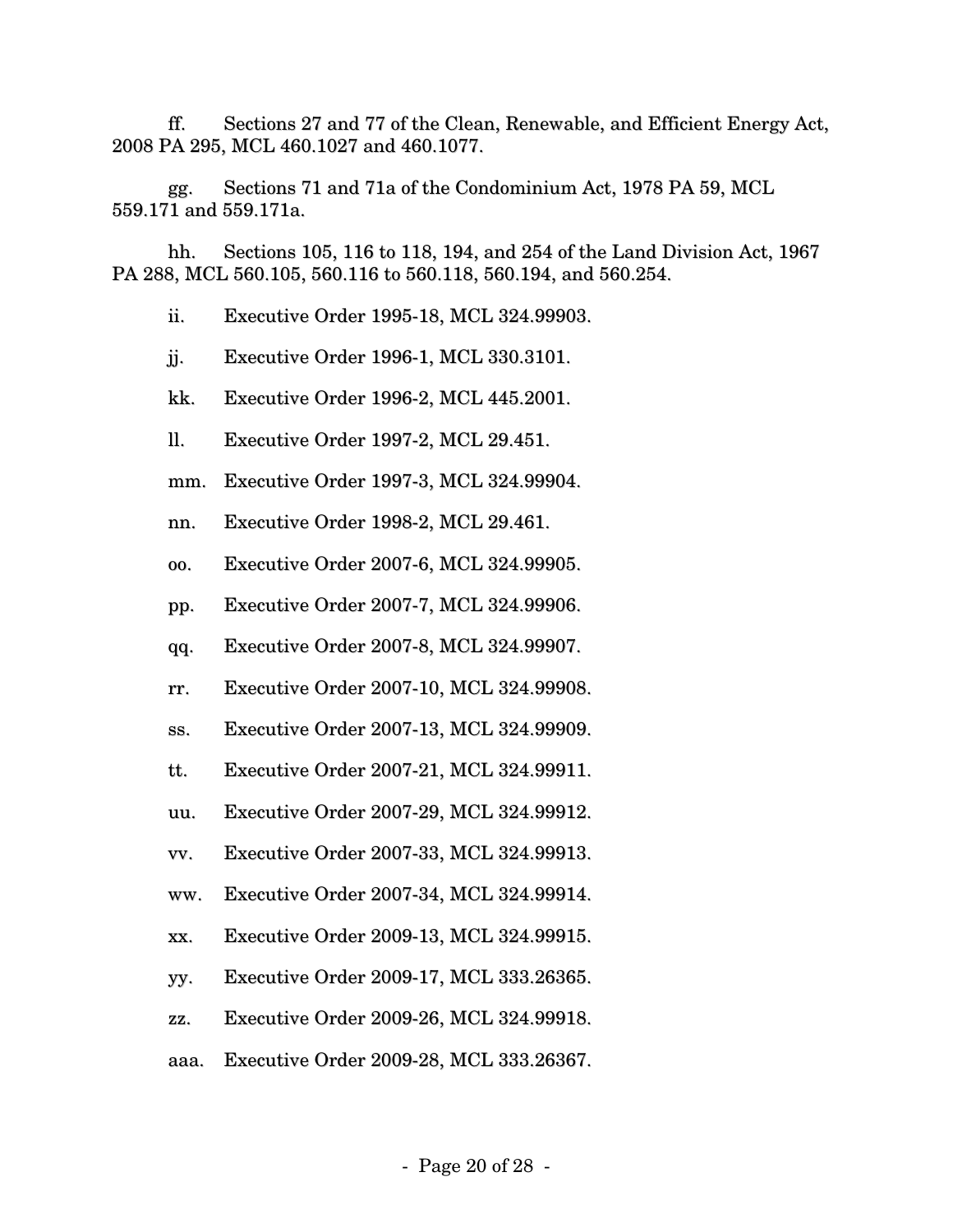bbb. Section 11117 of the Natural Resources and Environmental Protection Act, 1994 PA 451, MCL 324.11117, as transferred under Section IV.D. of this Order.

2. The powers, duties, functions, responsibilities, personnel, equipment, and budgetary resources of the Department of Environmental Quality transferred to the Department of Natural Resources and Environment under Section IV of this Order shall include, without limitation, the powers, duties, functions, responsibilities, personnel, equipment, and budgetary resources of the Department of Environmental Quality relating to invasive species management.

3. Except as otherwise provided in this Order, all of the authority, powers, duties, functions, responsibilities, rule-making authority, personnel, equipment, and budgetary resources of the Director of the Department of Environmental Quality are transferred to the Director of the Department of Natural Resources and Environment.

4. The Department of Environmental Quality is abolished.

5. After the effective date of this Order, statutory and other legal references to the Department of Environmental Quality shall be deemed references to the Department of Natural Resources and Environment.

## **B. Office of the Great Lakes**

1. The Office of the Great Lakes created under Section 32903 of the Natural Resources and Environmental Protection Act, 1994 PA 451, MCL 324.32903, and subsequently transferred to the Department of Environmental Quality by Executive Order 1995-18, MCL 324.99903, is transferred by Type I transfer from the Department of Environmental Quality to the Department of Natural Resources and Environment.

2. The Director of the Office of the Great Lakes shall continue to serve as a member of the Governor's Cabinet.

## **C. Low-Level Radioactive Waste Authority**

1. The Low-Level Radioactive Waste Authority, created within the Department of Management and Budget under Section 3 of the Low-Level Radioactive Waste Authority Act, 1987 PA 204, MCL 333.26203, and transferred to the Department of Commerce under Executive Order 1991-23, MCL 333.26251, and to the Department of Environmental Quality under Executive Order 1996-2, MCL 445.2001, is transferred by Type I transfer from the Department of Environmental Quality to the Department of Natural Resources and Environment.

2. The authority, powers, duties, and functions of the Commissioner of the Low-Level Radioactive Waste Authority are transferred by Type III transfer to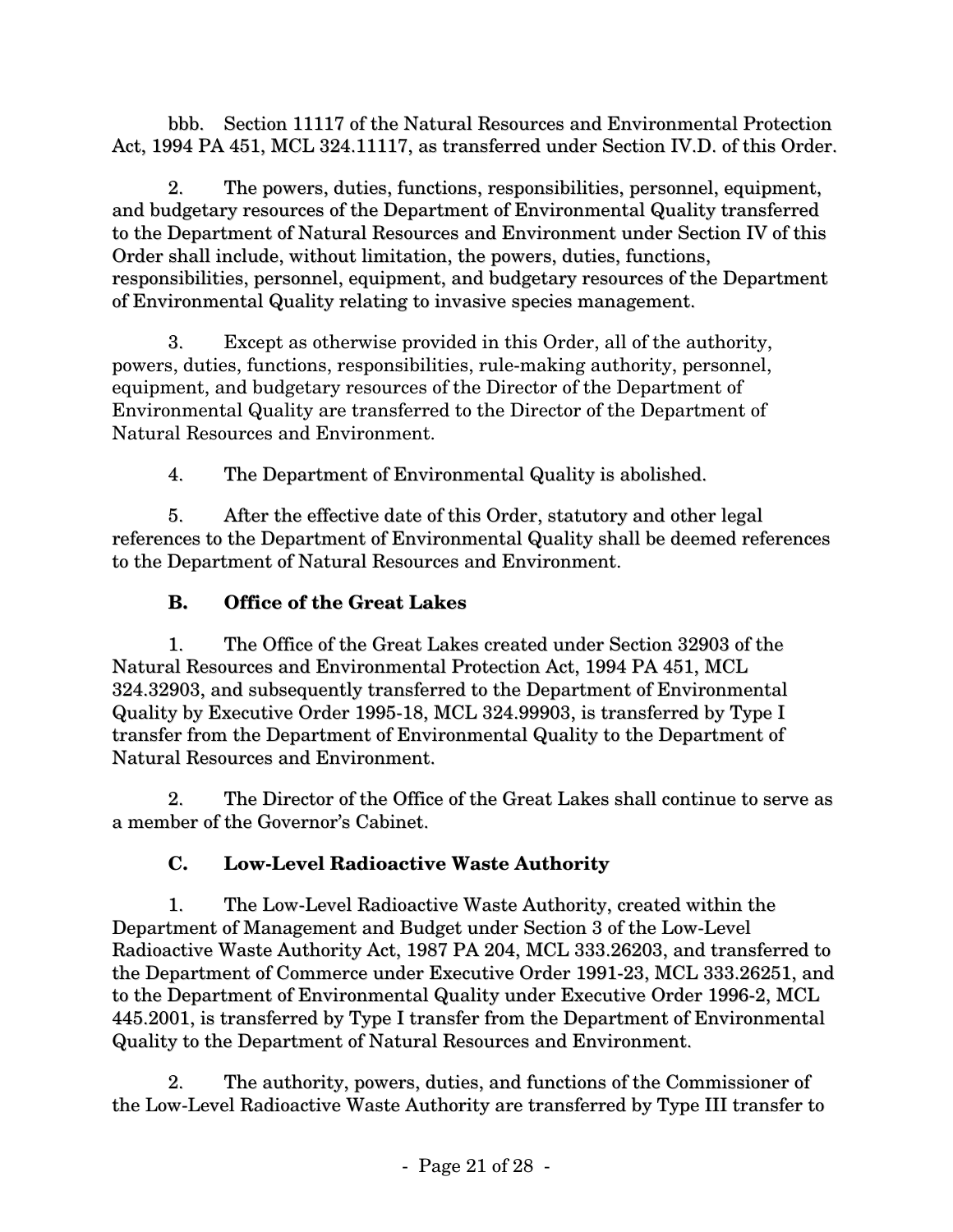the Department of Natural Resources and Environment. The Director of the Department of Natural Resources and Environment, or his or her designee from within the Department, may perform the functions of the Commissioner of the Low-Level Radioactive Waste Authority or may administer the assigned functions of the Commissioner of the Low-Level Radioactive Waste Authority in other ways to promote efficient administration.

### **D. Site Review Board**

1. The Site Review Board created within the Department of Environmental Quality under Section 11117 of the Natural Resources and Environmental Protection Act, 1994 PA 451, MCL 324.11117, is transferred by Type III transfer to the Department of Environmental Quality.

2. The Site Review Board is abolished.

## **V. DEPARTMENT OF AGRICULTURE**

### **A. Michigan Commission of Agriculture**

1. The Michigan Commission of Agriculture is transferred by Type II transfer to the Department of Agriculture. This paragraph does not affect the continued service or terms of office of the Michigan Commission of Agriculture.

2. Upon the effective date of this Order, the Director of the Department of Agriculture shall be the head of the Department. Consistent with Section 3 of Article V of the Michigan Constitution of 1963, after the effective date of this Order, any vacancy in the office of Director of the Department of Agriculture shall be filled by appointment of the Governor, subject to disapproval under Section 6 of Article V of the Michigan Constitution of 1963, and the Director of the Department of Agriculture shall serve at the pleasure of the Governor.

## **B. Agricultural Preservation Fund Board**

1. The Agricultural Preservation Fund Board created within the Department of Agriculture under Section 36204 of the Natural Resources and Environmental Protection Act 1994 PA 451, MCL 324.36204, is transferred by Type III transfer to the Department of Agriculture.

2. The Agricultural Preservation Fund Board is abolished.

# **C. Michigan Family Farm Development Authority**

1. The Michigan Family Farm Development Authority created within the Department of Agriculture under Section 3 of the Michigan Family Farm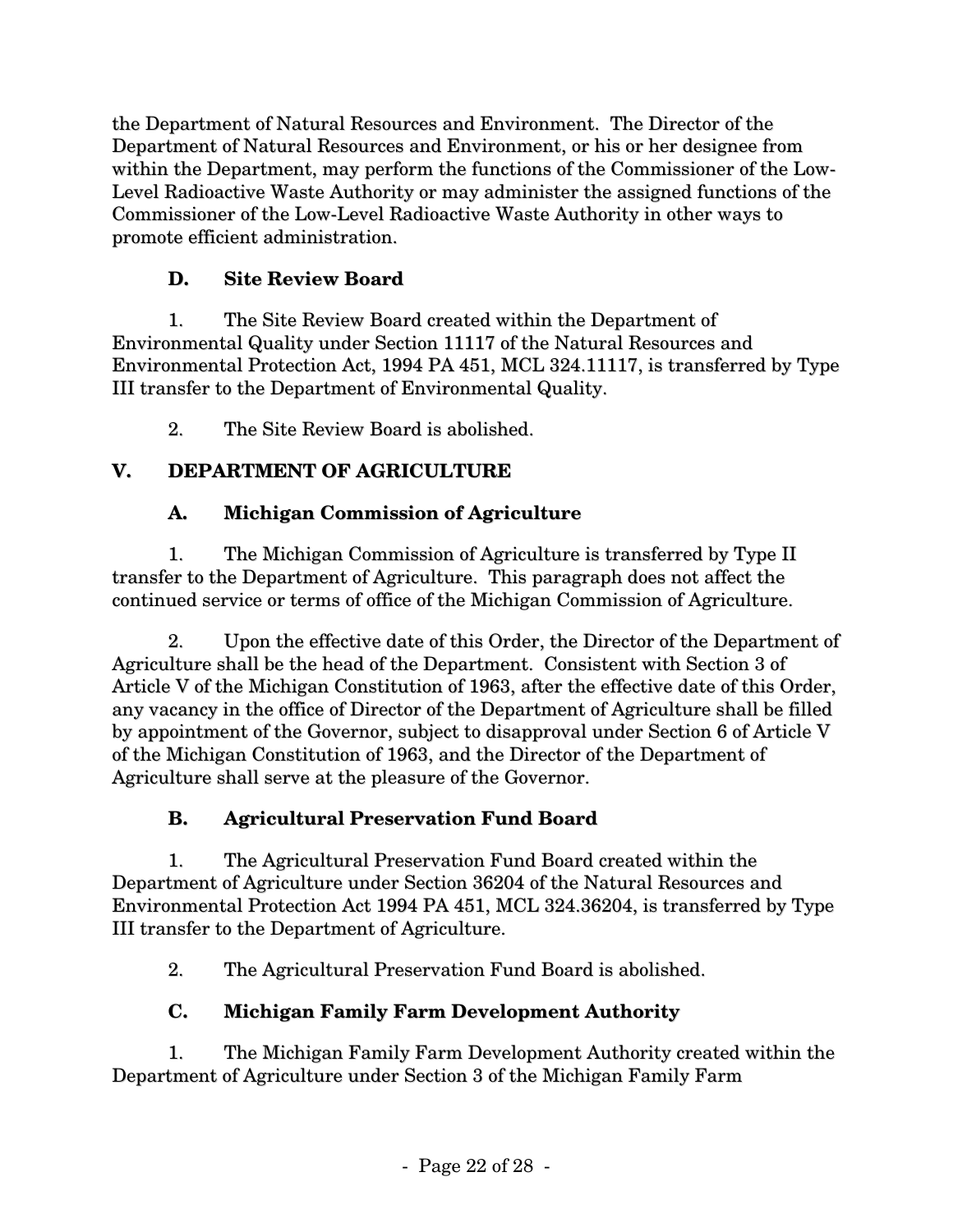Development Act, 1982 PA 220, MCL 285.253, is transferred by Type III transfer to the Department of Agriculture.

2. The Michigan Family Farm Development Authority is abolished.

# **D. Pesticide Advisory Committee**

1. The Pesticide Advisory Committee created within the Department of Agriculture under Section 8326 of the Natural Resources and Environmental Protection Act, 1994 PA 451, MCL 324.8326, is transferred by Type III transfer to the Department of Agriculture.

2. The Pesticide Advisory Committee is abolished.

3. The Director of the Department of Agriculture may establish advisory workgroups, advisory councils, or other ad hoc committees to provide citizen and other public input and to advise the Director or the Department on the exercise of authority, powers, duties, functions, responsibilities vested in the Department of Agriculture, including, but not limited to, authority, powers, duties, functions, responsibilities vested in the Department of Agriculture under this Section V.D.

# **E. Office of Racing Commissioner**

1. All of the authority, powers, duties, functions, records, personnel, property, unexpended balances of appropriations, allocations, or other funds of the Office of Racing Commissioner created within the Department of Agriculture under Section 3 of the Horse Racing Law of 1995, 1995 PA 279, MCL 431.303, are transferred from the Department of Agriculture to the Michigan Gaming Control Board, including, but not limited to, the authority, powers, duties, functions, records, personnel, property, independent balances of appropriations, allocations, or other funds under all of the following:

a. The Horse Racing Law of 1995, 1995 PA 279, MCL 431.301 to 431.336.

b. 1951 PA 90, MCL 431.252 to 431.257.

c. Section 12 of the Michigan Gaming Control and Revenue Act, 1996 IL 1, MCL 432.212.

d. Sections 4 and 5 of the Compulsive Gaming Prevention Act, 1997 PA 70, MCL 432.254 and 432.255.

2. The Office of Racing Commissioner and the position of Racing Commissioner are abolished.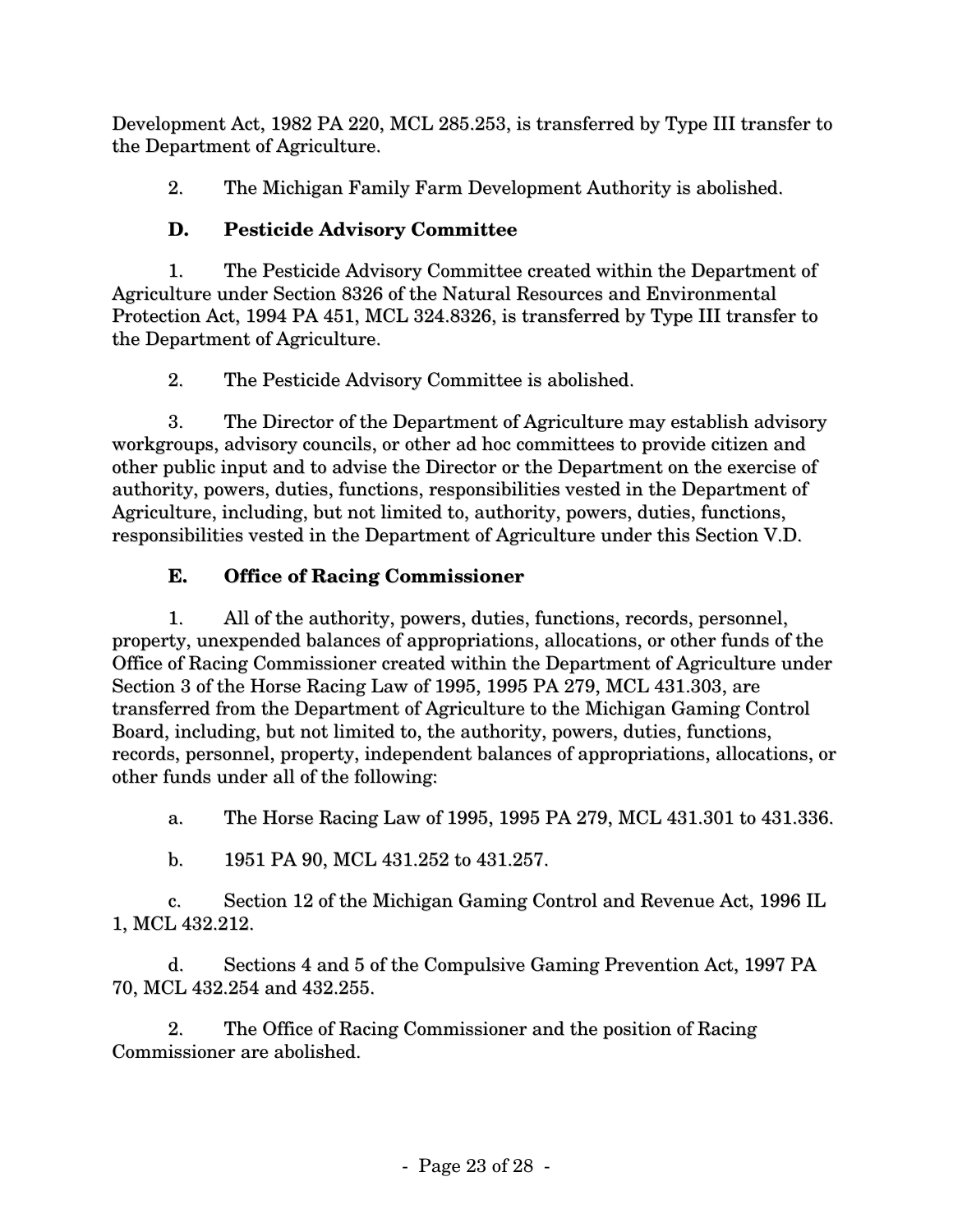3. The authority, powers, duties, functions, and personnel transferred under Section V.E. of this Order shall be performed under the direction and supervision of the Executive Director of the Michigan Gaming Control Board.

4. The Executive Director of the Michigan Gaming Control Board shall perform all the functions and exercise the powers of the Racing Commissioner, including, but not limited to, possessing the final authority over contested cases, licensing, and rule promulgation.

5. Except as otherwise provided in Section V.E. of this Order, the Executive Director of the Michigan Gaming Control Board shall provide executive direction and supervision for the implementation of all transfers under Section V.E. of this Order.

6. Internal organizational changes shall be made as may be administratively necessary to complete the realignment of responsibilities necessary under Section V.E. of this Order.

7. The authority, powers, duties, functions, and responsibilities transferred under Section V.E. of this Order shall be administered by the Executive Director of the Michigan Gaming Control Board in such ways as to promote efficient administration.

8. The Executive Director of the Michigan Gaming Control Board may in writing delegate a duty or power conferred on the Executive Director under Section V.E. of this Order or by other law, and the person to whom the duty or power is delegated may perform the duty or exercise the power at the time and to the extent that the duty or power is delegated by the Executive Director.

9. All records, property, grants, and unexpended balances of appropriations, allocations, and other funds used, held, employed, available, or to be made available to the Office of Racing Commissioner for the activities, powers, duties, functions, and responsibilities transferred under Section V.E. of this Order are transferred to the Michigan Gaming Control Board.

10. The State Budget Director shall determine and authorize the most efficient manner possible for handling financial transactions and records in the state's financial management system necessary for the implementation of Section V.E. of this Order.

11. Departments, agencies, and state officers within the executive branch of state government shall fully and actively cooperate with the Executive Director of the Michigan Gaming Control Board in the implementation of Section V.E. of this Order. The Executive Director may request the assistance of other departments, agencies, and state officers with respect to personnel, budgeting, procurement,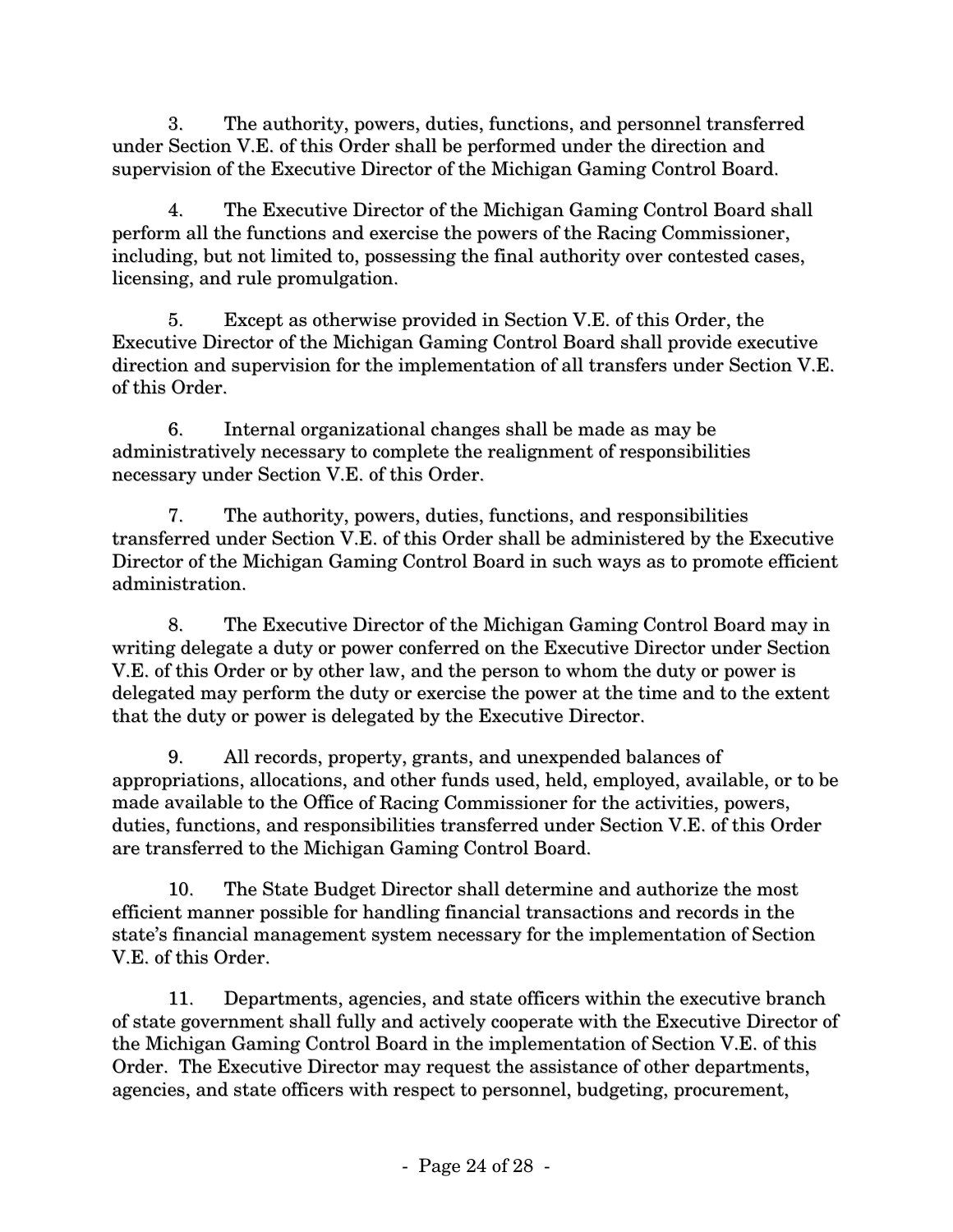telecommunications, information systems, legal services, and other issues related to implementation of the transfers under Section V.E. of this Order, and the departments and agencies shall provide the assistance requested.

### **VI. DEPARTMENT OF ENERGY, LABOR, AND ECONOMIC GROWTH**

A. Upon the effective date of this Order, the State Interagency Council on Spanish-Speaking Affairs created under Section 6 of 1975 PA 164, MCL 18.306, transferred to the Director of the Department of Career Development by Type III transfer under Executive Order 2000-5, MCL 18.311, and restored within the Department of Energy, Labor, and Economic Growth under Executive Order 2003- 18, MCL 445.2011, shall consist of all of the following members:

1. The Attorney General or his or her designee from within the Department of Attorney General.

2. The Director of the Department of Agriculture or his or her designee from within the Department of Agriculture.

3. The Director of the Department of Civil Rights or his or her designee from within the Department of Civil Rights.

4. The Director of the Department of Community Health or his or her designee from within the Department of Community Health.

5. The Director of the Department of Corrections or his or her designee from within the Department of Corrections.

6. The Director of the Department of Human Services or his or her designee from within the Department of Human Services.

7. The Director of the Department of Information Technology or his or her designee from within the Department of Information Technology.

8. The Director of the Department of Energy, Labor, and Economic Growth or his or her designee from within the Department of Energy, Labor, and Economic Growth.

9. The Director of the Department of Management and Budget or his or her designee from within the Department of Management and Budget.

10. The Director of the Department of Natural Resources and Environment or his or her designee from within the Department of Natural Resources and Environment.

11. The Executive Director of the Women's Commission.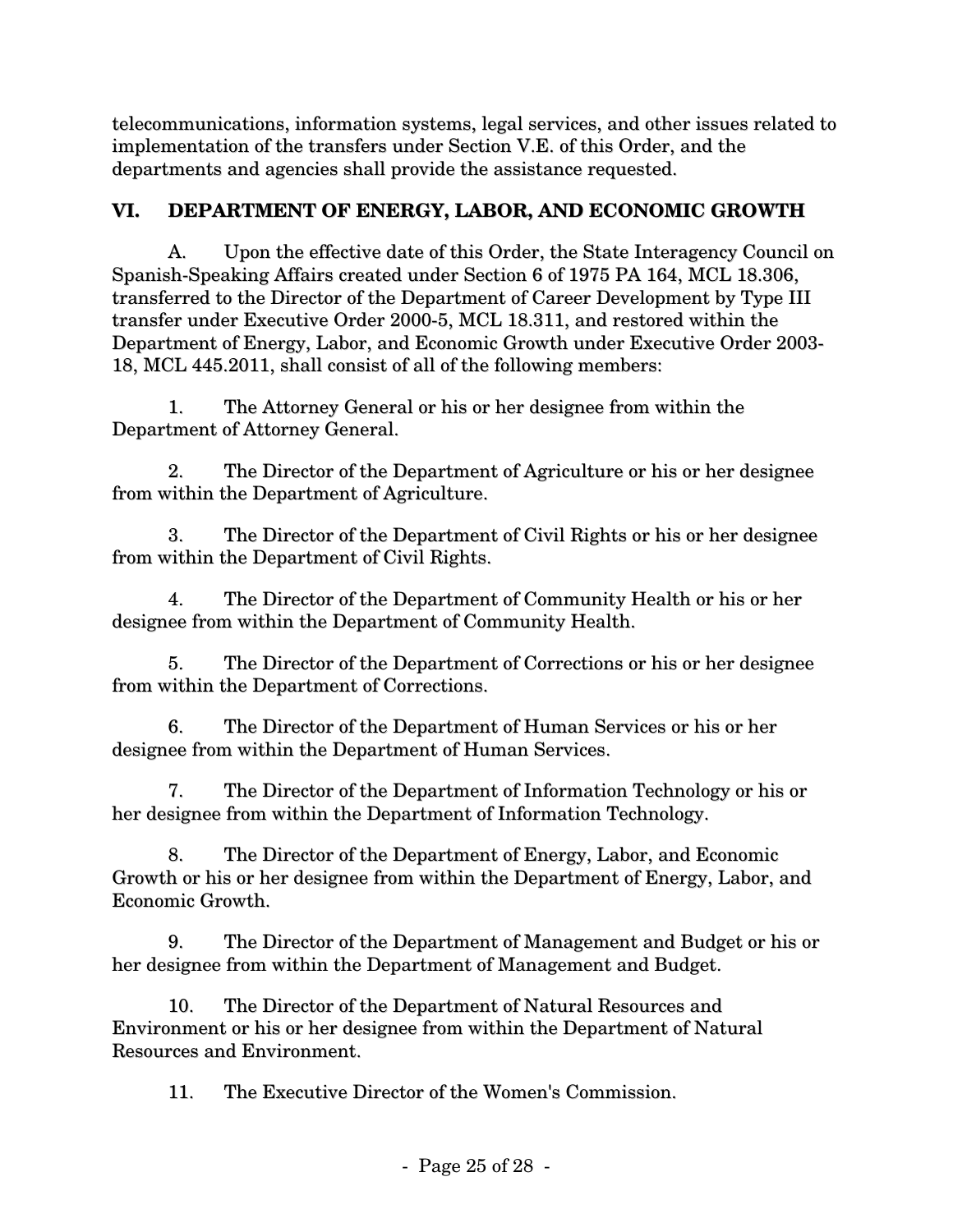12. The Executive Director of the Michigan State Housing Development Authority or his or her designee from within the Michigan State Housing Development Authority.

13. The President of the Michigan Strategic Fund or his or her designee from within the Michigan Strategic Fund.

14. The State Personnel Director or his or her designee from within the Civil Service Commission.

15. The State Treasurer or his or her designee from within the Department of Treasury.

16. The Secretary of State or his or her designee from within the Department of State.

17. The Superintendent of Public Instruction or his or her designee from within the Department of Education.

#### **VII. IMPLEMENTATION OF TRANSFERS TO DEPARTMENT OF NATURAL RESOURCES AND ENVIRONMENT**

A. The Governor shall designate an individual to serve as the Transition Manager for the implementation of transfers to the Department of Natural Resources and Environment. The Transition Manager shall immediately initiate coordination with departments and agencies within the executive branch of state government to facilitate the transfers to the Department under this Order. State departments and agencies shall actively cooperate with the transition manager as the Transition Manager performs duties and functions relating to the implementation of this Order. Except as otherwise provided in this Order, the transition manager shall provide executive direction and supervision for the implementation of the transfers to the Department under this Order.

B. The functions transferred to the Department of Natural Resources and Environment under this Order shall be administered under the direction and supervision of the Director of the Department.

C. The Director of the Department of Natural Resources and Environment shall administer the assigned functions transferred to the Department under this Order in such ways as to promote efficient administration and shall make internal organizational changes as may be administratively necessary to complete the realignment of responsibilities under this Order based upon initial recommendations from the transition manager.

D. Except as otherwise provided in this Order, any authority, duties, powers, functions, and responsibilities transferred to the Department of Natural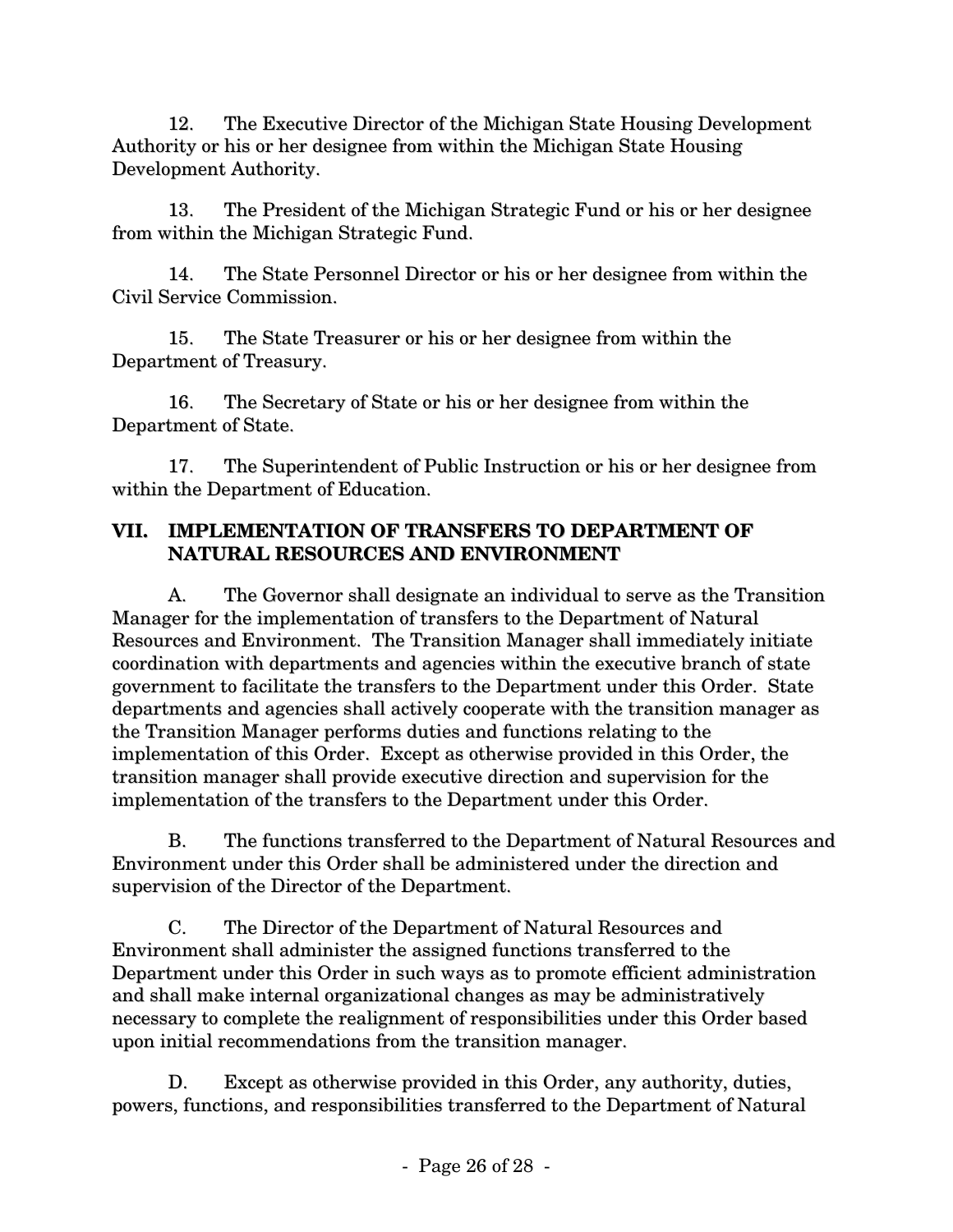Resources and Environment under this Order, and not otherwise mandated by law, may in the future be reorganized to promote efficient administration by the Director of the Department.

E. Any records, personnel, property, and unexpended balances of appropriations, allocations, and other funds used, held, employed, available, or to be made available to any entity for the authority, activities, powers, duties, functions, and responsibilities transferred to the Department of Natural Resources and Environment under this Order are transferred to the Department of Natural Resources and Environment.

#### **VIII. MISCELLANEOUS**

A. The State Budget Director shall determine and authorize the most efficient manner possible for handling financial transactions and records in this state's financial management system necessary to implement this Order.

B. Any suit, action, or other proceeding lawfully commenced by, against, or before any entity affected by this Order shall not abate by reason of the taking effect of this Order. Any suit, action, or other proceeding may be maintained by, against, or before the appropriate successor of any entity affected by this Order.

C. All rules, regulations, orders, contracts, and agreements relating to the functions transferred under this Order lawfully adopted prior to the effective date of this Order shall continue to be effective until revised, amended, repealed, or rescinded.

D. This Order shall not abate any criminal action commenced by this state prior to the effective date of this Order.

E. The invalidity of any portion of this Order shall not affect the validity of the remainder of the Order, which may be given effect without any invalid portion. Any portion of this Order found invalid by a court or other entity with proper jurisdiction shall be severable from the remaining portions of this Order.

In fulfillment of the requirements of Section 2 of Article V of the Michigan Constitution of 1963, the provisions of this Executive Order, except for Section IV.D. of this Order, are effective January 17, 2010 at 12:01 a.m. Section IV.D of this Order is effective 60 calendar days after the filing of this Order, consistent with Section 2 of Article V of the Michigan Constitution of 1963.